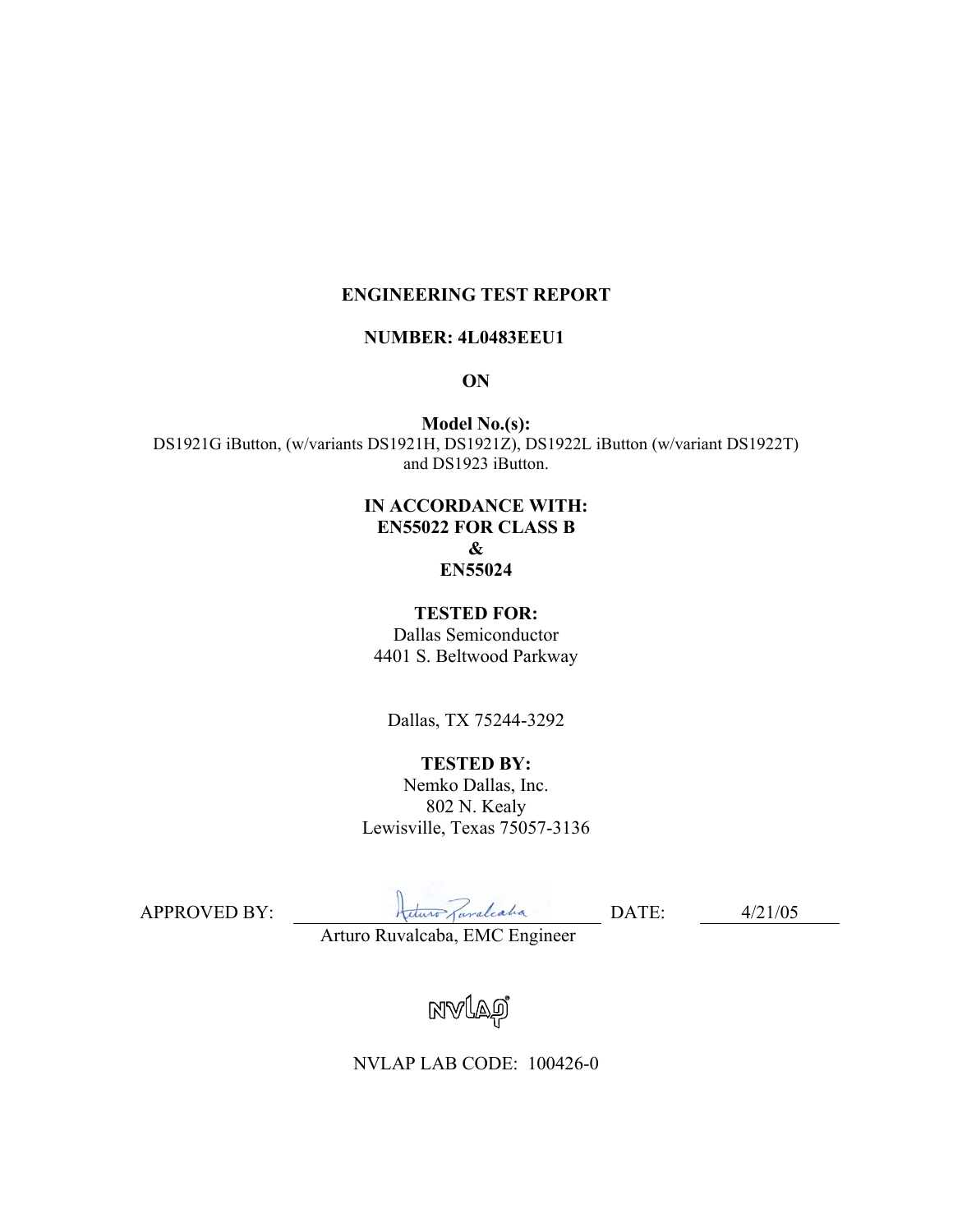# **Table of Contents**

| Section 3.  |  |
|-------------|--|
|             |  |
|             |  |
|             |  |
|             |  |
|             |  |
|             |  |
|             |  |
|             |  |
|             |  |
| Section 7.  |  |
| Section 8.  |  |
|             |  |
|             |  |
|             |  |
|             |  |
| Section 11. |  |
| Section 12. |  |
| Section 13. |  |
| Section 14. |  |
|             |  |
|             |  |
|             |  |
|             |  |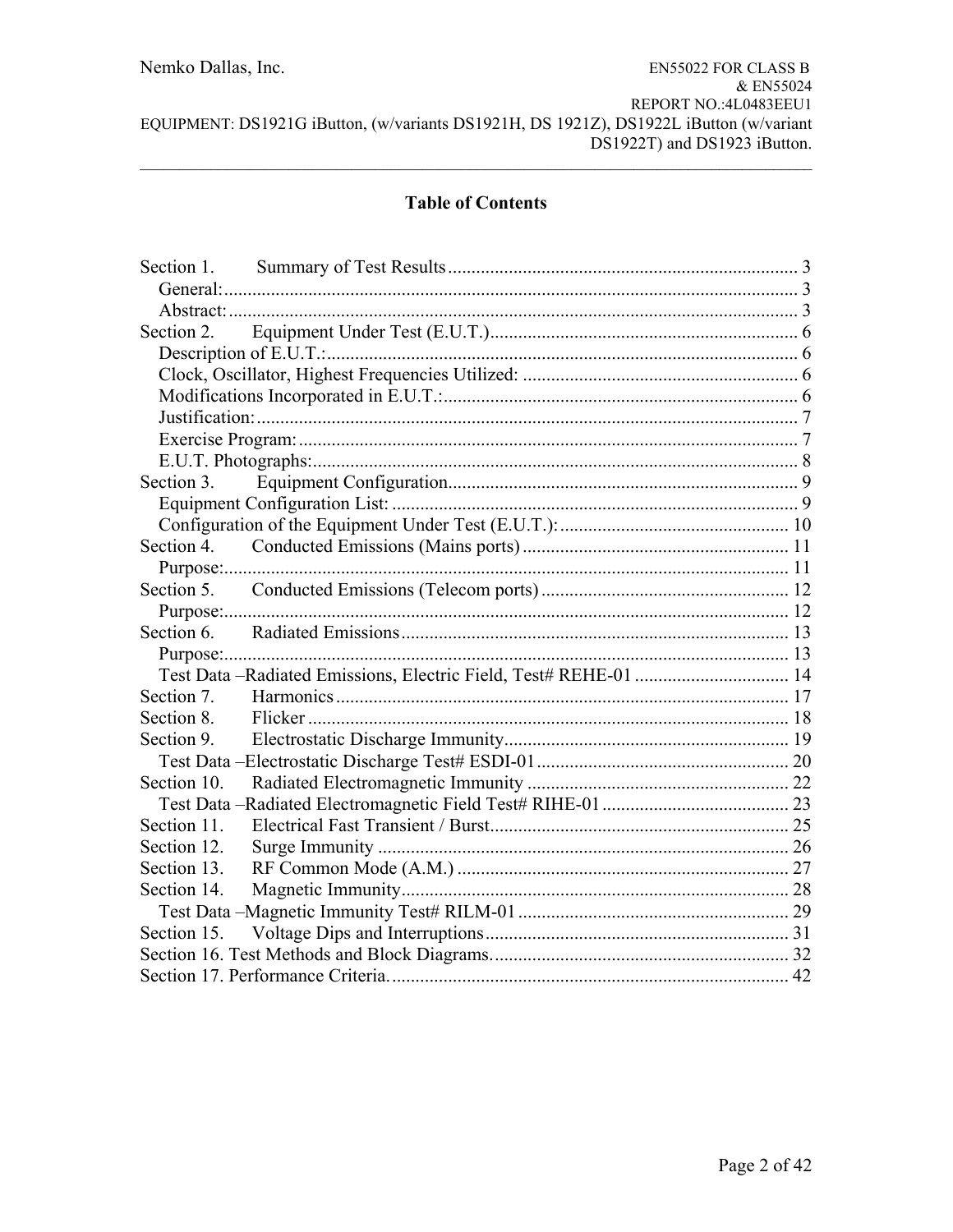# **Section 1. Summary of Test Results**

### **General:**

#### **All measurements are traceable to national standards.**

These tests were conducted on a sample of the equipment for the purpose of demonstrating compliance with the following standards:

- EN55022: 1998, Limits and methods of measurement of radio disturbance characteristics of information technology equipment
- EN55024: 1998, Information technology equipment Immunity characteristics Limits and methods of measurement.

All tests were performed using measurement procedure CISPR 16. Radiated emissions were performed on an open area test site.

Requirements and tests using the following standards as test methodologies:

| <b>Name of Test</b>              | <b>Basic Standard</b>    | <b>Results</b> |
|----------------------------------|--------------------------|----------------|
| Conducted Emissions (Mains port) | EN55022: 1998 (CISPR 22) | N/A            |
| Conducted Emissions (Telco port) | EN55022: 1998 (CISPR 22) | N/A            |
| Radiated Emissions               | EN55022: 1998 (CISPR 22) | Complies       |
| <b>Harmonics</b>                 | EN61000-3-2: 2001        | N/A            |
| Flicker                          | EN61000-3-3: 2002        | N/A            |

#### **Abstract:**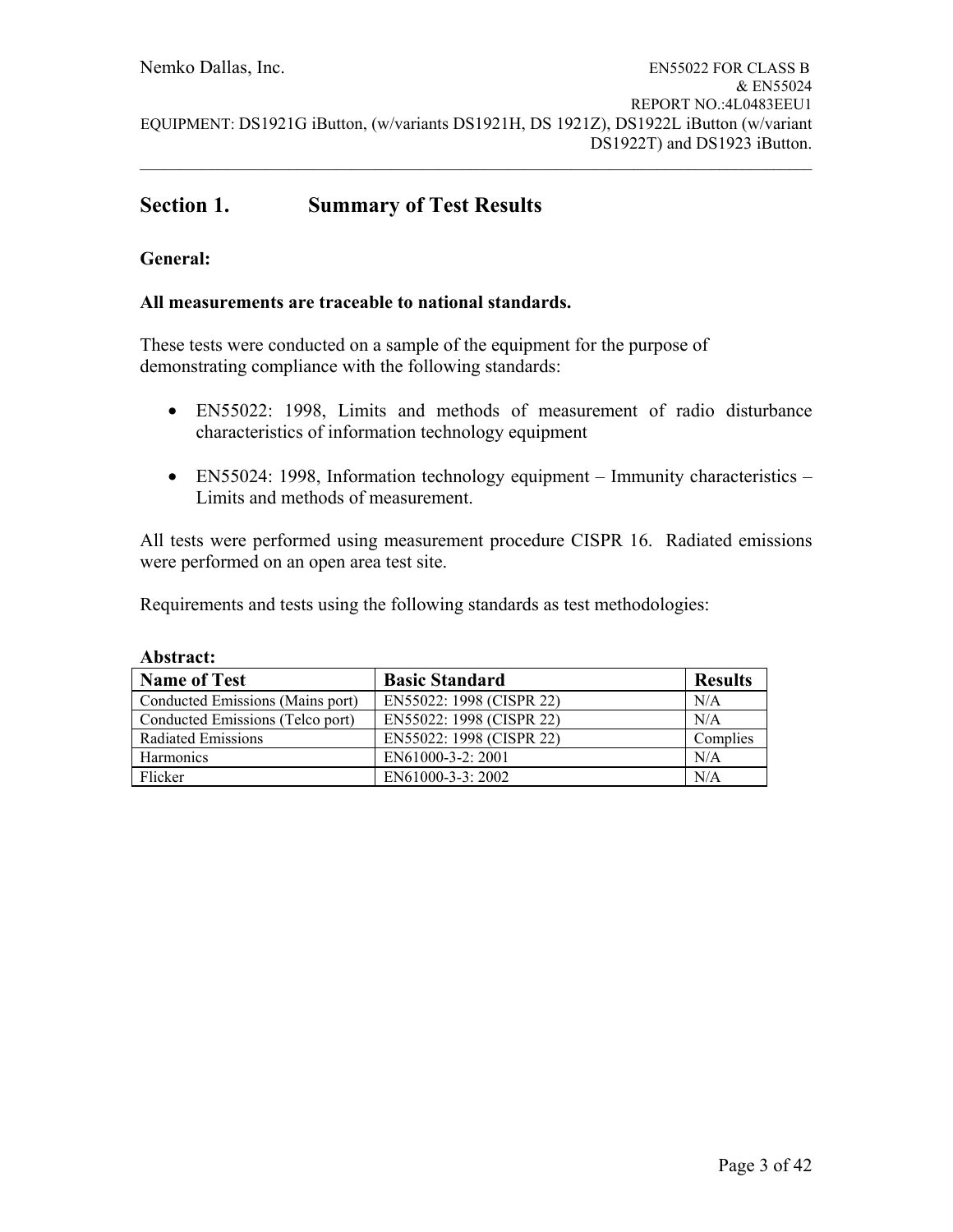# **Abstract: Continued**

### **Immunities:**

| Name of Test            | <b>Basic Standard</b> | <b>Test Specification</b> | Results  |
|-------------------------|-----------------------|---------------------------|----------|
| Electrostatic Discharge | EN61000-4-2: 1995     | 4kV Contact Discharge     | Complies |
|                         |                       | 8kV Air Discharge         |          |
| Radiated Electro-       | EN61000-4-3: 1996     | 80MHz to 1000 MHz         | Complies |
| magnetic Field          |                       | 80% AM @ 1 kHz            |          |
|                         |                       | 3V/m                      |          |
| <b>Electrical Fast</b>  | EN61000-4-4: 1995     | 0.5 kV on I/O Signal      | N/A      |
| Transients / Burst      |                       | and Control Lines         |          |
|                         |                       | 1kV on Power Supply       |          |
| Surge Immunity          | EN61000-4-5: 1995     | I/O Surge $0.5$ kV        | N/A      |
|                         |                       | Line to Earth 2kV         |          |
|                         |                       | Line to Line 1kV          |          |
| <b>RF</b> Conducted     | EN61000-4-6: 1996     | 150 kHz to 80MHz          | N/A      |
| Immunity                |                       | 3 Vrms 80% Mod.           |          |
| Magnetic Immunity       | EN61000-4-8: 1993     | 3A/M @ 50Hz               | Complies |
|                         |                       | (For CRT 1A/M)            |          |
| Voltage Dips and        | EN61000-4-11: 1994    | 95% Reduction (10ms)      | N/A      |
| Interruptions           |                       | 30% Reduction (500ms)     |          |
|                         |                       | 60% Reduction (100ms)     |          |
|                         |                       | $\leq$ 95% Reduction (5s) |          |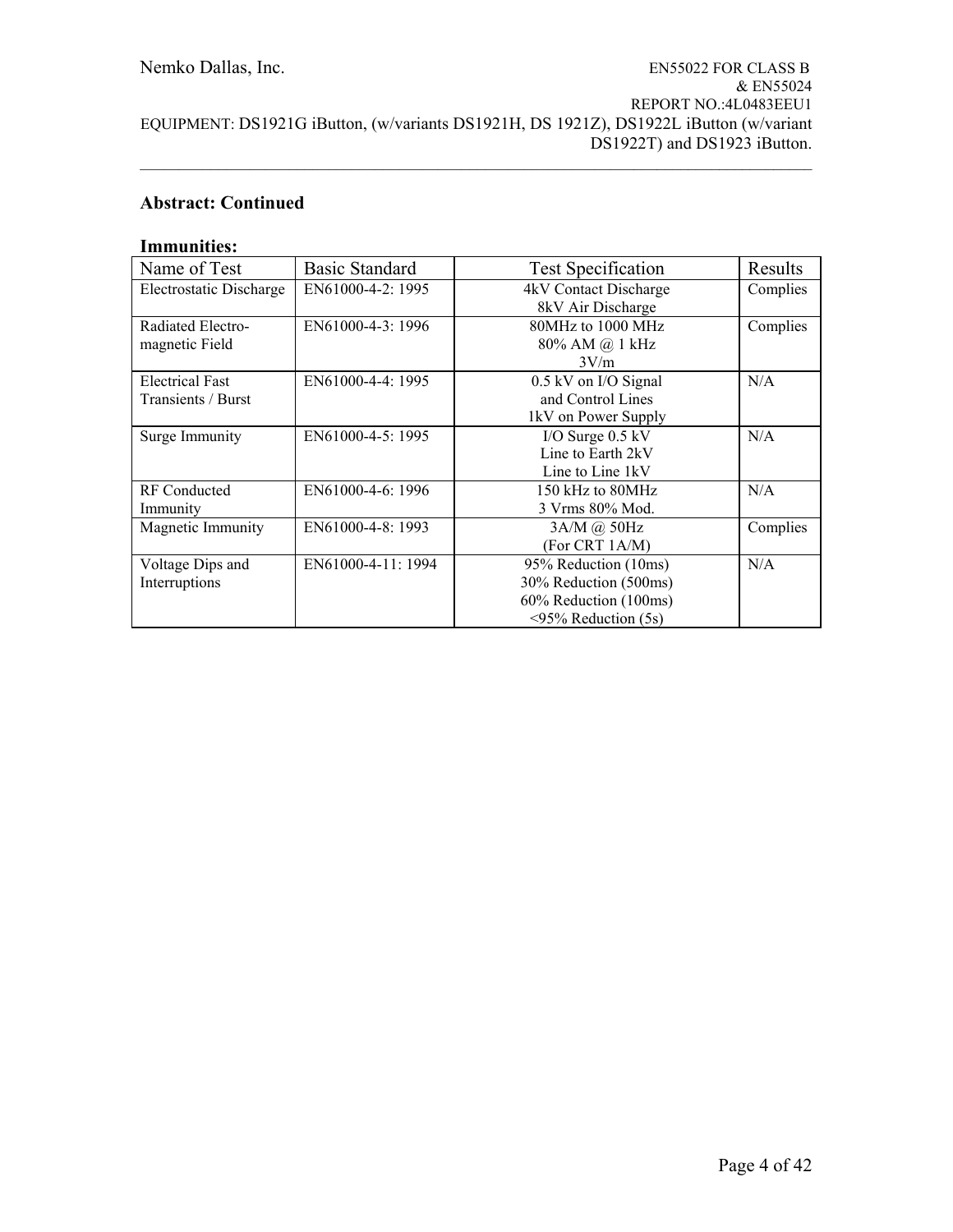Nemko Dallas, Inc. authorizes the above named company to reproduce this report provided it is reproduced in its entirety, for use by the company's employees only.

 $\mathcal{L}_\mathcal{L} = \{ \mathcal{L}_\mathcal{L} = \{ \mathcal{L}_\mathcal{L} = \{ \mathcal{L}_\mathcal{L} = \{ \mathcal{L}_\mathcal{L} = \{ \mathcal{L}_\mathcal{L} = \{ \mathcal{L}_\mathcal{L} = \{ \mathcal{L}_\mathcal{L} = \{ \mathcal{L}_\mathcal{L} = \{ \mathcal{L}_\mathcal{L} = \{ \mathcal{L}_\mathcal{L} = \{ \mathcal{L}_\mathcal{L} = \{ \mathcal{L}_\mathcal{L} = \{ \mathcal{L}_\mathcal{L} = \{ \mathcal{L}_\mathcal{$ 

Any use which a third party makes of this report, or any reliance on or decisions to be made based on it, are the responsibility of such third parties. Nemko Dallas, Inc. accepts no responsibility for damages, if any, suffered by any third party as a result of decisions made or actions based on this report.

This report applies only to the item/s tested and does not constitute endorsement by the United States of America.

## THE FOLLOWING DEVIATIONS FROM, ADDITIONS TO, OR EXCLUSIONS FROM THE TEST SPECIFICATIONS HAVE BEEN MADE: **NONE**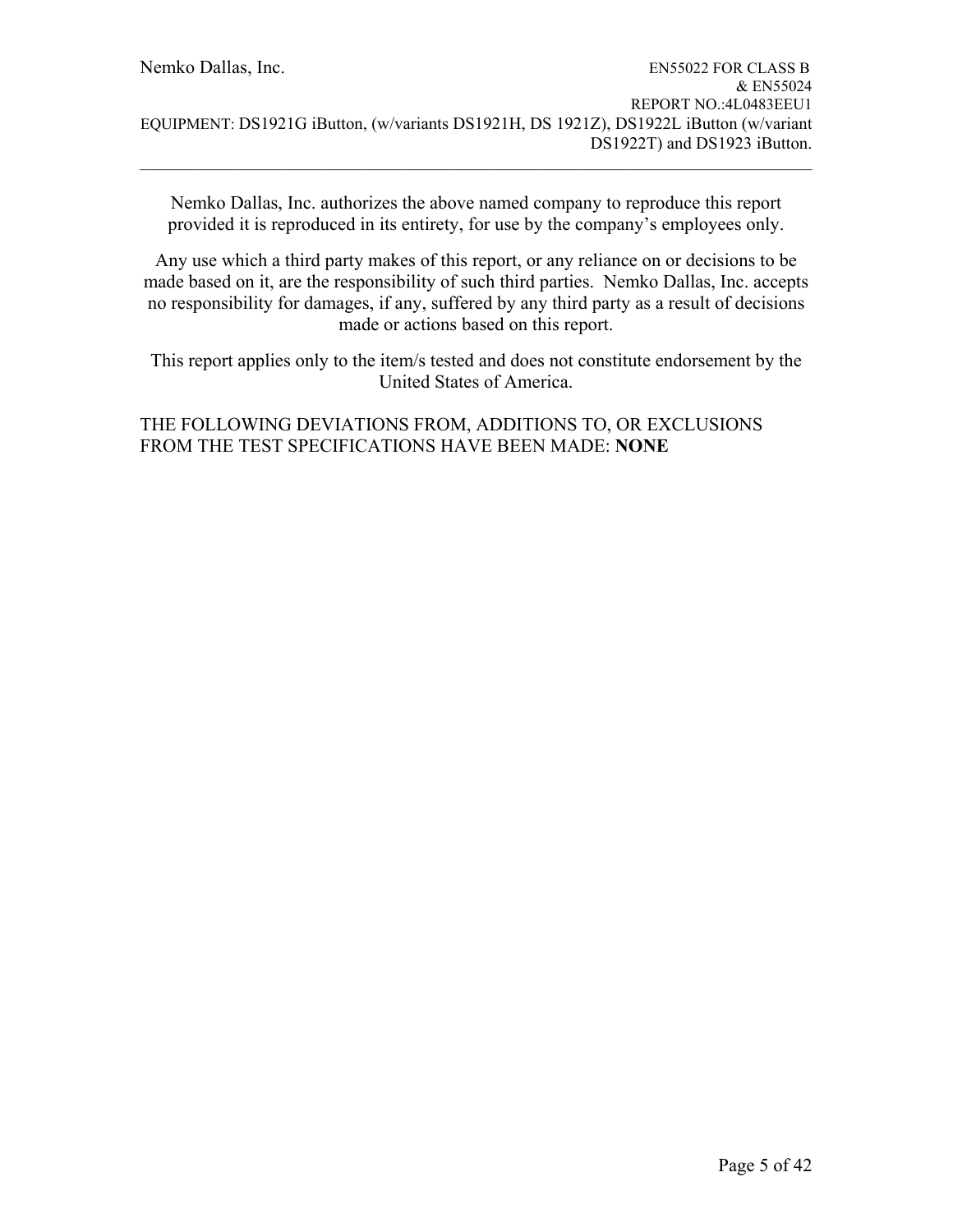# **Section 2. Equipment Under Test (E.U.T.)**

| Manufacturer:             | Dallas Semiconductor                                                                                          |
|---------------------------|---------------------------------------------------------------------------------------------------------------|
| Name <sup>.</sup>         | THERMOCHRON/HYGROCHRON                                                                                        |
| Model Number:             | DS1921G iButton, (w/variants DS1921H, DS1921Z),<br>DS1922L iButton (w/variant DS1922T)<br>and DS1923 iButton. |
| Serial Number:            | None                                                                                                          |
| Part Number:              | DS1923-F5 DS1921G-F50                                                                                         |
| <b>Production Status:</b> | Preproduction                                                                                                 |
| E.U.T. Arrival Date:      | 4/9/2005                                                                                                      |

### **Description of E.U.T.:**  TEMP LOGGER and TEMP/HUMIDITY LOGGER

### **Clock, Oscillator, Highest Frequencies Utilized:**

4MHz

### **Modifications Incorporated in E.U.T.:**

The E.U.T. has not been modified from what is described by the brand name and unique type identification stated above.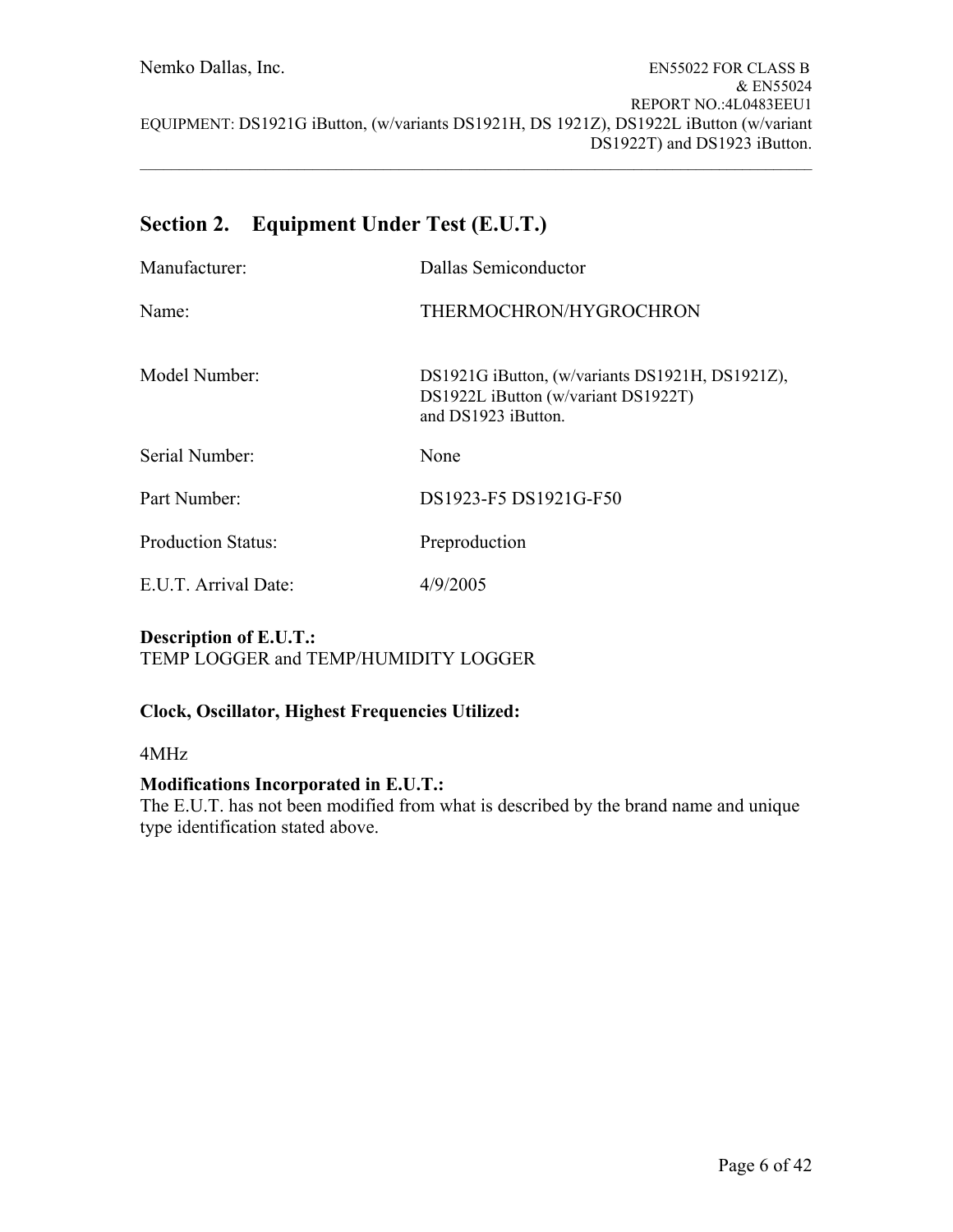### **Justification:**

The E.U.T. was configured for testing as per typical installation. Position and bundling of cables were investigated to establish maximum amplitude of emissions.

The following combinations were investigated to establish worst-case configuration: Data Logging Mission

### **Exercise Program:**

The E.U.T. exercise program used during radiated and conducted testing was designed to exercise the various system components in a manner similar to typical use.

The EUT was in the following exercise mode: Data Logging Mission

# **Performance Criteria:**

**Criteria A:** The apparatus shall continue to operate as intended. No degradation of performance or loss of function is allowed below a performance level specified by the manufacturer, when the apparatus is used as intended. The performance level may be replaced by permissible loss of performance. If the minimum performance level or the permissible performance loss is not specified by the manufacturer then either of these may be derived from the product description and documentation and what the user may reasonably expect from the apparatus if used as intended.

**Criteria B:** The apparatus shall continue to operate as intended after the test. No degradation of performance or loss of function is allowed below a performance level specified by the manufacturer, when the apparatus is used as intended. The performance level may be replaced by a permissible loss of performance. During the test, degradation of performance is however allowed. No change of actual operating state or stored data is allowed. If the minimum performance level or the permissible performance loss is not specified by the manufacturer then either of these may be derived from the product description and documentation and what the user may reasonably expect from the apparatus if used as intended.

**Criteria C:** Temporary loss of function is allowed, provided the function is selfrecoverable or can be restored by the operation of the controls.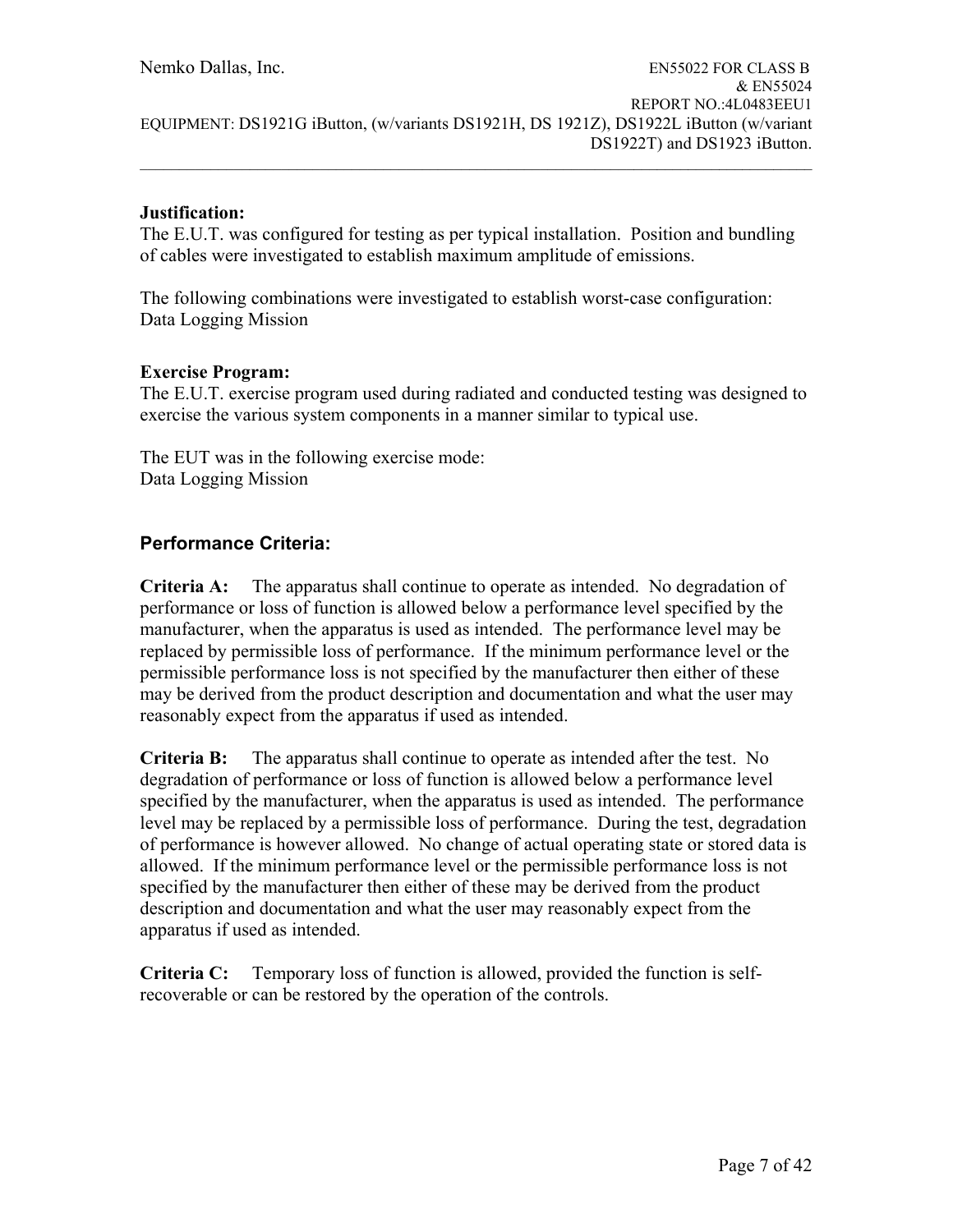

**E.U.T. Photographs:** 

 $\mathcal{L}_\mathcal{L} = \{ \mathcal{L}_\mathcal{L} = \{ \mathcal{L}_\mathcal{L} = \{ \mathcal{L}_\mathcal{L} = \{ \mathcal{L}_\mathcal{L} = \{ \mathcal{L}_\mathcal{L} = \{ \mathcal{L}_\mathcal{L} = \{ \mathcal{L}_\mathcal{L} = \{ \mathcal{L}_\mathcal{L} = \{ \mathcal{L}_\mathcal{L} = \{ \mathcal{L}_\mathcal{L} = \{ \mathcal{L}_\mathcal{L} = \{ \mathcal{L}_\mathcal{L} = \{ \mathcal{L}_\mathcal{L} = \{ \mathcal{L}_\mathcal{$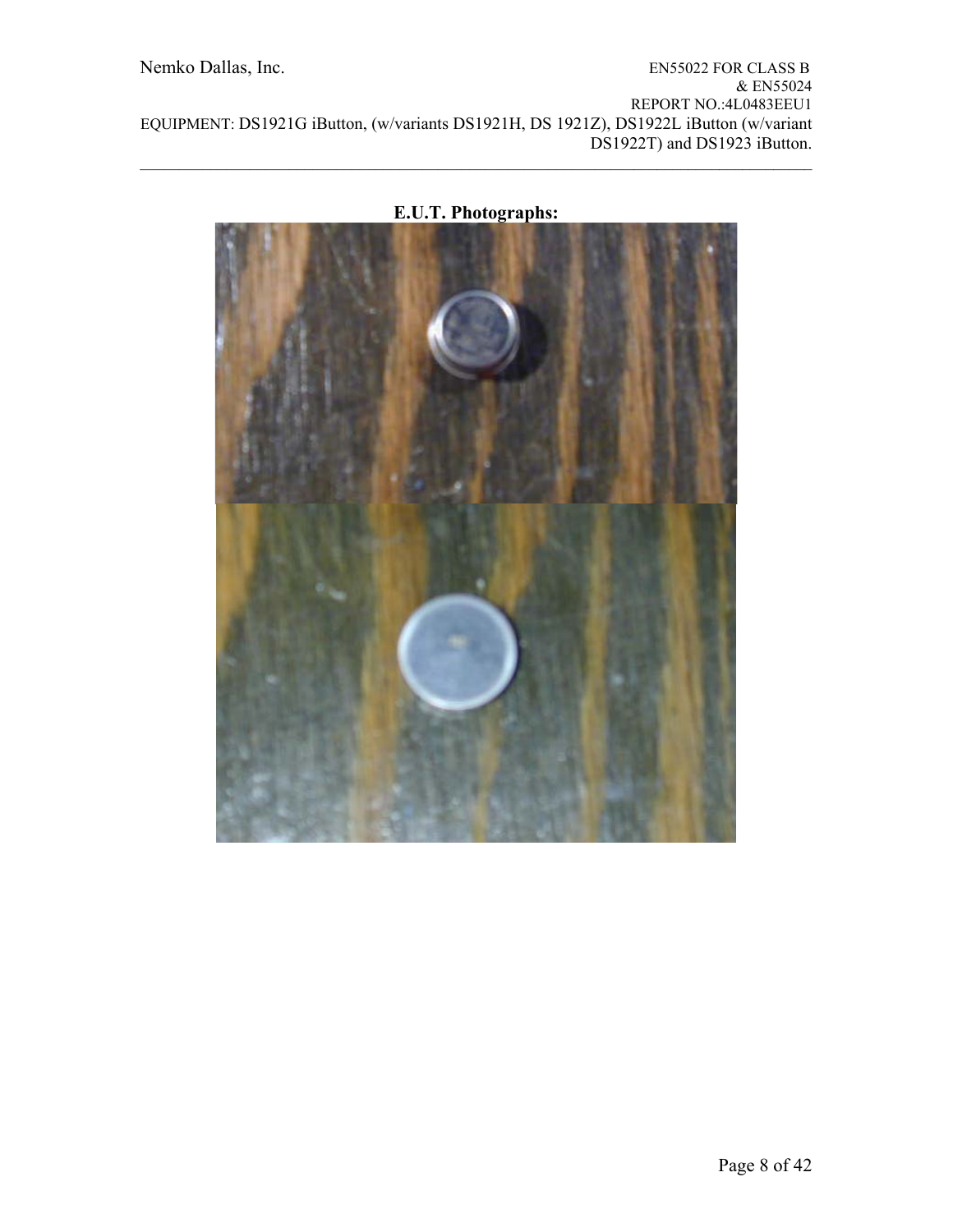# **Section 3. Equipment Configuration**

### **Equipment Configuration List:**

#### **EQUIPMENT CONFIGURATION LIST (HARDWARE/PERIPHERALS):**

Place an "\*" next to EUT and any item that is part of the EUT.

| Item         | $\star$ | <b>Generic Description</b>              | Manufacturer         | Model No.   | Serial# | Rev. | <b>FCC ID Status<sup>1</sup></b> |
|--------------|---------|-----------------------------------------|----------------------|-------------|---------|------|----------------------------------|
| (A)          | $\ast$  | <b>TEMP LOGGER</b>                      | Dallas Semiconductor | DS1921G-F50 |         |      | 3                                |
| (B)          |         | TEMP/HUMITY LOGGER Dallas Semiconductor |                      | DS1923-F5   |         |      | $\overline{\mathbf{3}}$          |
| (C)          |         |                                         |                      |             |         |      |                                  |
| (D)          |         |                                         |                      |             |         |      |                                  |
| (E)          |         |                                         |                      |             |         |      |                                  |
| (F)          |         |                                         |                      |             |         |      |                                  |
| (G)          |         |                                         |                      |             |         |      |                                  |
| (H)          |         |                                         |                      |             |         |      |                                  |
| $\mathbf{I}$ |         |                                         |                      |             |         |      |                                  |
| $\mathbf{J}$ |         |                                         |                      |             |         |      |                                  |
| (K)          |         |                                         |                      |             |         |      |                                  |
| (L)          |         |                                         |                      |             |         |      |                                  |

 $^1$  FCC ID STATUS

1. FCC DOC 3. None - (If performing FCC testing, contact lab manager) 2. FCC A/B Verification 4. Certification (include FCC ID in parenthesis)

#### **INTER-CONNECTION CABLES:**

Place an "\*" next to EUT and any item that is part of the EUT.

| Item | $\star$ | <b>Cable Type</b> | Manufacturer | Ln(m) | Term <sup>2</sup> | Shield | Qty. |
|------|---------|-------------------|--------------|-------|-------------------|--------|------|
| (1)  |         |                   |              |       |                   |        |      |
| (2)  |         |                   |              |       |                   |        |      |
| (3)  |         |                   |              |       |                   |        |      |
| (4)  |         |                   |              |       |                   |        |      |
| (5)  |         |                   |              |       |                   |        |      |
| (6)  |         |                   |              |       |                   |        |      |
| (7)  |         |                   |              |       |                   |        |      |
| (8)  |         |                   |              |       |                   |        |      |
| (9)  |         |                   |              |       |                   |        |      |
| (10) |         |                   |              |       |                   |        |      |
| (11) |         |                   |              |       |                   |        |      |
| (12) |         |                   |              |       |                   |        |      |
| (13) |         |                   |              |       |                   |        |      |

#### **² TERMINATION**

1. Peripheral 4. Resistive

2. Loopback 5. Remote Equipment

3. EUT 6. Other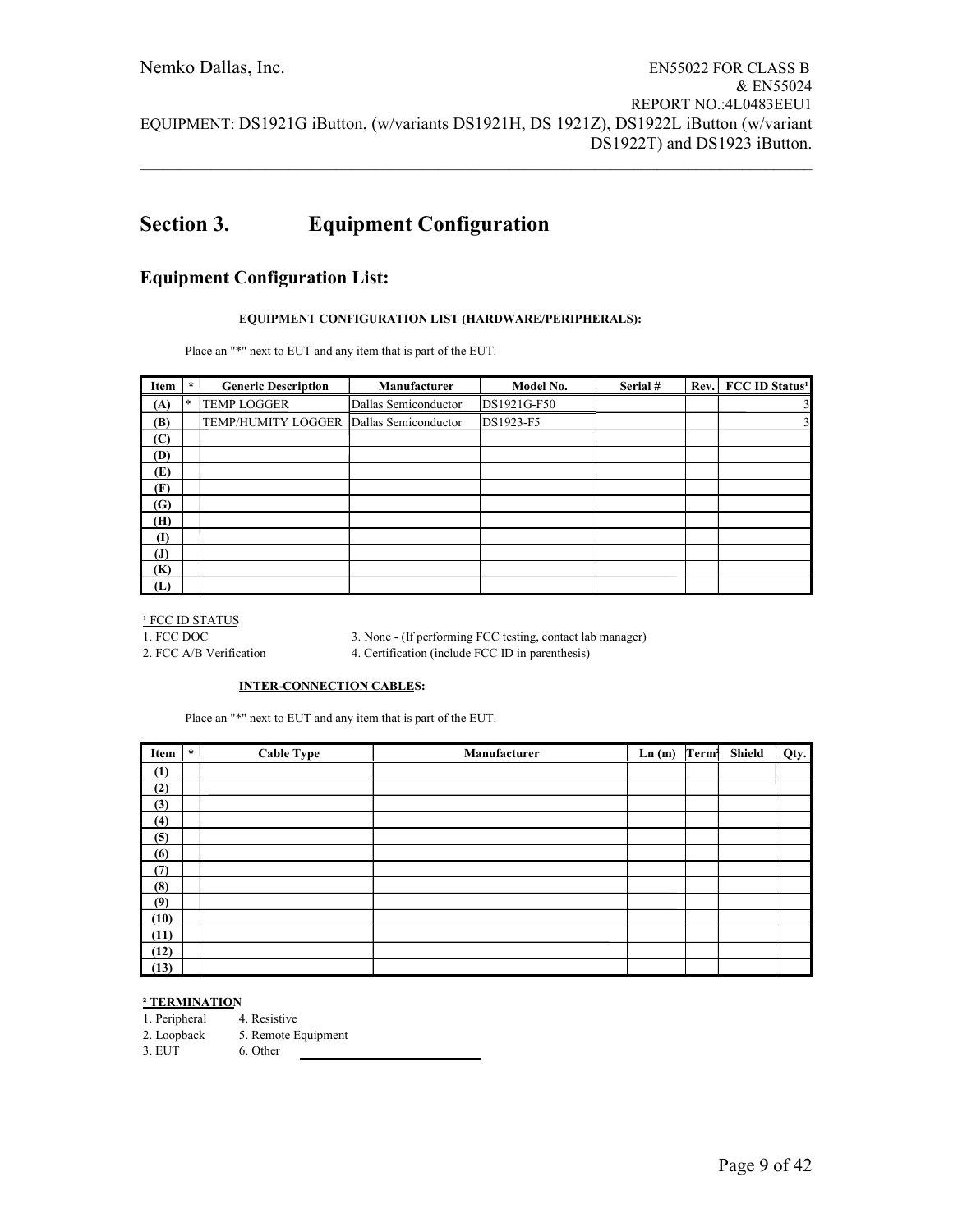# **Configuration of the Equipment Under Test (E.U.T.):**

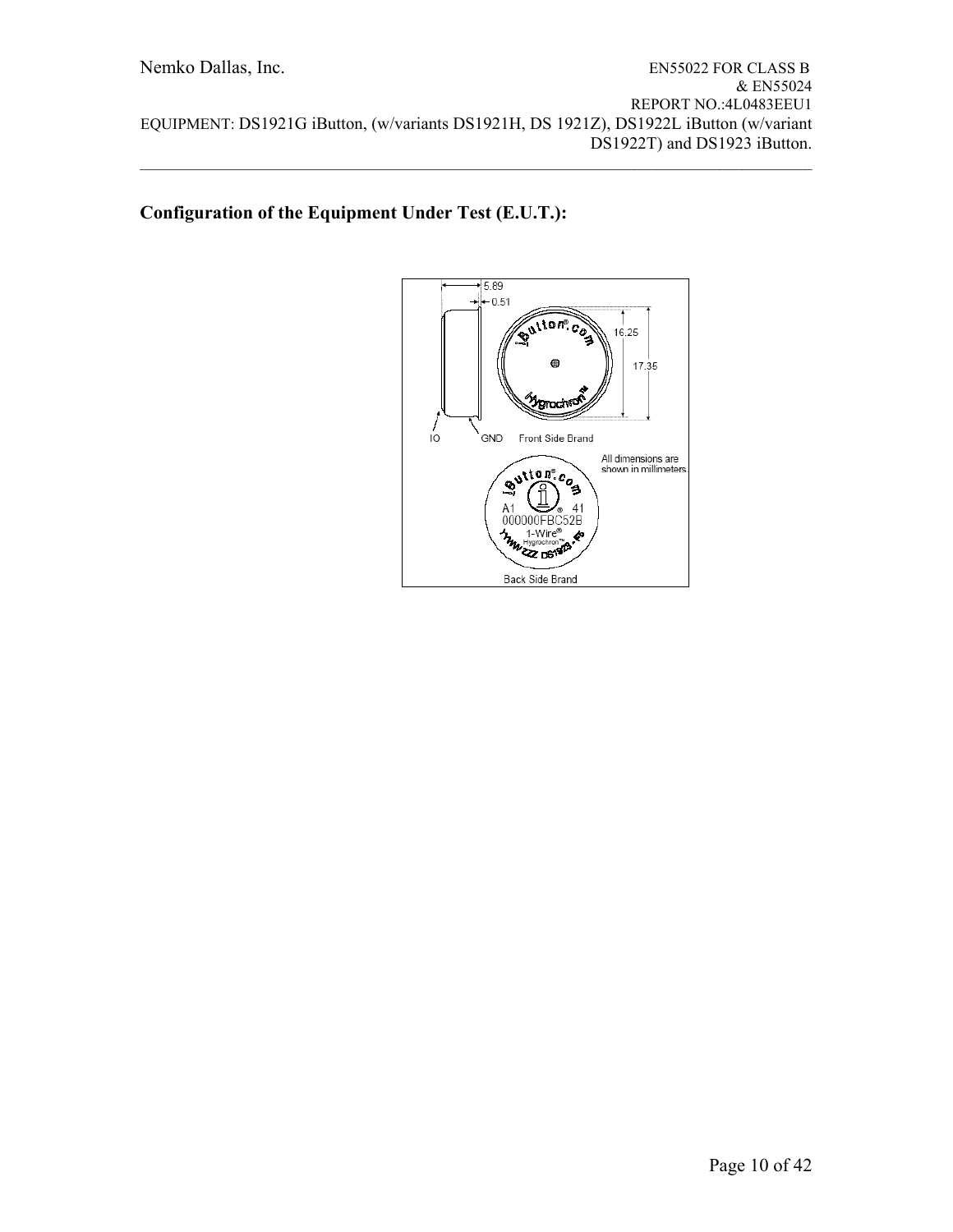$\mathcal{L}_\mathcal{L} = \{ \mathcal{L}_\mathcal{L} = \{ \mathcal{L}_\mathcal{L} = \{ \mathcal{L}_\mathcal{L} = \{ \mathcal{L}_\mathcal{L} = \{ \mathcal{L}_\mathcal{L} = \{ \mathcal{L}_\mathcal{L} = \{ \mathcal{L}_\mathcal{L} = \{ \mathcal{L}_\mathcal{L} = \{ \mathcal{L}_\mathcal{L} = \{ \mathcal{L}_\mathcal{L} = \{ \mathcal{L}_\mathcal{L} = \{ \mathcal{L}_\mathcal{L} = \{ \mathcal{L}_\mathcal{L} = \{ \mathcal{L}_\mathcal{$ 

# **Section 4. Conducted Emissions (Mains ports)**

### **Purpose:**

The test is intended to demonstrate the compliance of the Equipment Under Test (E.U.T.) to the limits for conducted disturbance as defined by EN55022: 1998 for Class B Information Technology Equipment.

Conducted Emissions testing was not performed for the following reason: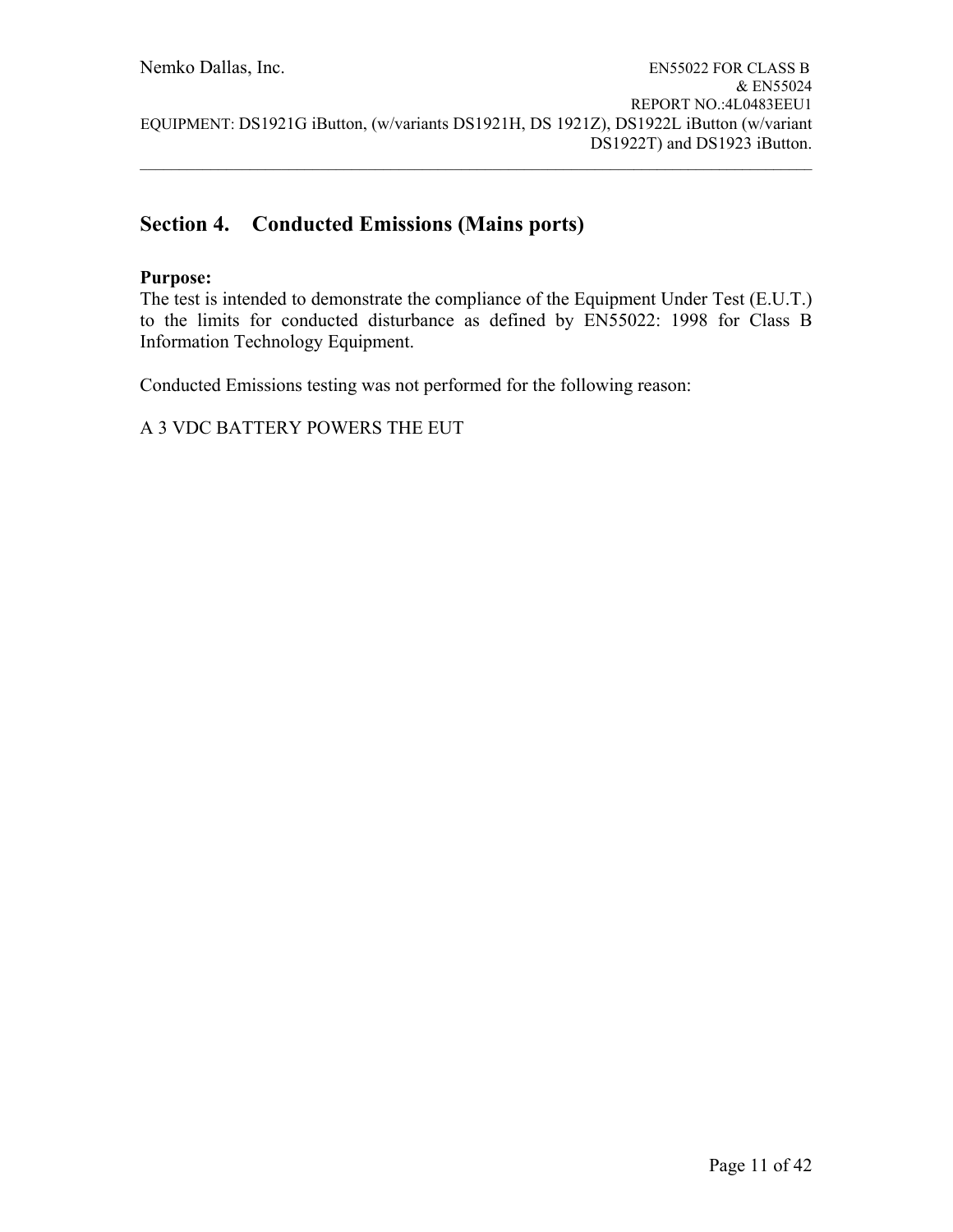# **Section 5. Conducted Emissions (Telecom ports)**

### **Purpose:**

The test is intended to demonstrate the compliance of the Equipment Under Test (E.U.T.) to the limits for conducted disturbance as defined by EN55022: 1998 for Class B Information Technology Equipment.

Conducted Emissions on telecom ports testing were not performed for the following reason;

The E.U.T. does not contain any telecommunication ports.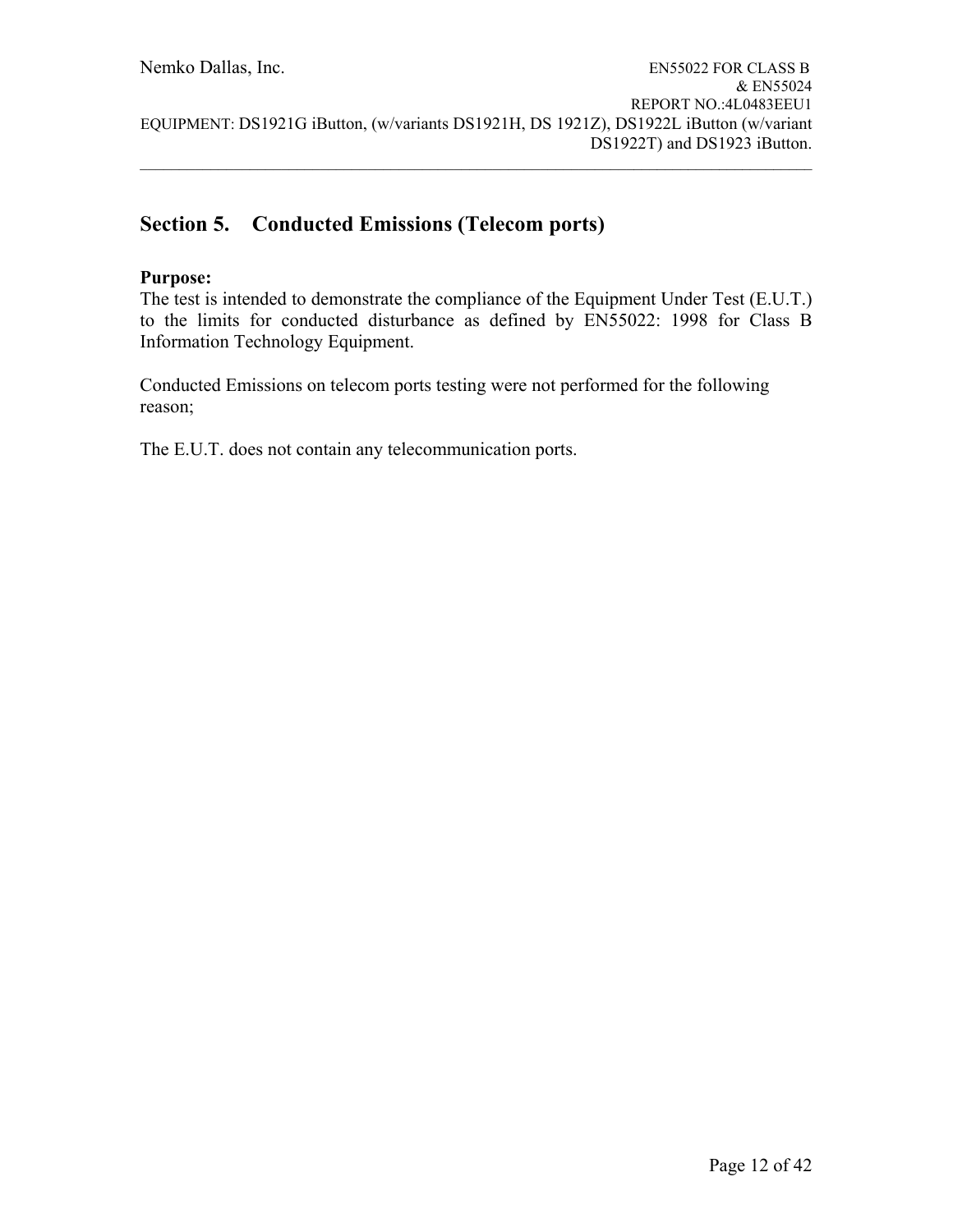# **Section 6. Radiated Emissions**

### **Purpose:**

The test is intended to demonstrate the compliance of the Equipment Under Test (E.U.T.) to the limits for radiated emissions as defined by EN55022: 1998 for Class B Information Technology Equipment.

### **Specification Limits:**

Limits for radiated emissions.

| <b>Frequency range (MHz)</b> | Quasi-peak Limits dB $(\mu V/m)$ @ 10 m |
|------------------------------|-----------------------------------------|
| $015 - 30$                   | Under consideration                     |
| $30 - 230$                   | 30                                      |
| $230 - 1000$                 |                                         |

### **Test Method:**

See Section 16.

| <b>Test Information:</b> |            | <b>Test Conditions:</b> |                |  |  |  |
|--------------------------|------------|-------------------------|----------------|--|--|--|
| Test #:                  | REHE-01    | Test Voltage:           | 3 VDC          |  |  |  |
| Tested By:               | Kevin Rose | Temperature:            | $21^{\circ}$ C |  |  |  |
| Date of Tests:           | 4/11/2005  | Humidity:               | 42%            |  |  |  |

### **Test Results:**

The E.U.T. complies. No emission were detected 20db below the limit

### **TEST EQUIPMENT**

| Asset  | Description        | Manufacturer | Model Number      | Serial Number | Last Cal  | Cal Due  |
|--------|--------------------|--------------|-------------------|---------------|-----------|----------|
| Number |                    |              |                   |               |           |          |
| 1480   | Bilog Antenna      | Schaffner-   | <b>CBL6111C</b>   | 2572          | CalNotReq | N/A      |
|        |                    | Chase        |                   |               |           |          |
| 1484   | Cable 2.0-18.0 Ghz | <b>Storm</b> | PR90-010-072      | N/A           | 08/26/04  | 08/26/05 |
| 791    | PREAMP, 25dB       | ICC          | LNA <sub>25</sub> | 398           | 11/12/04  | 11/12/05 |
| 1464   | Spectrum analyzer  | Hewlett      | 8563E             | 3551A04428    | 07/30/04  | 07/31/06 |
|        |                    | Packard      |                   |               |           |          |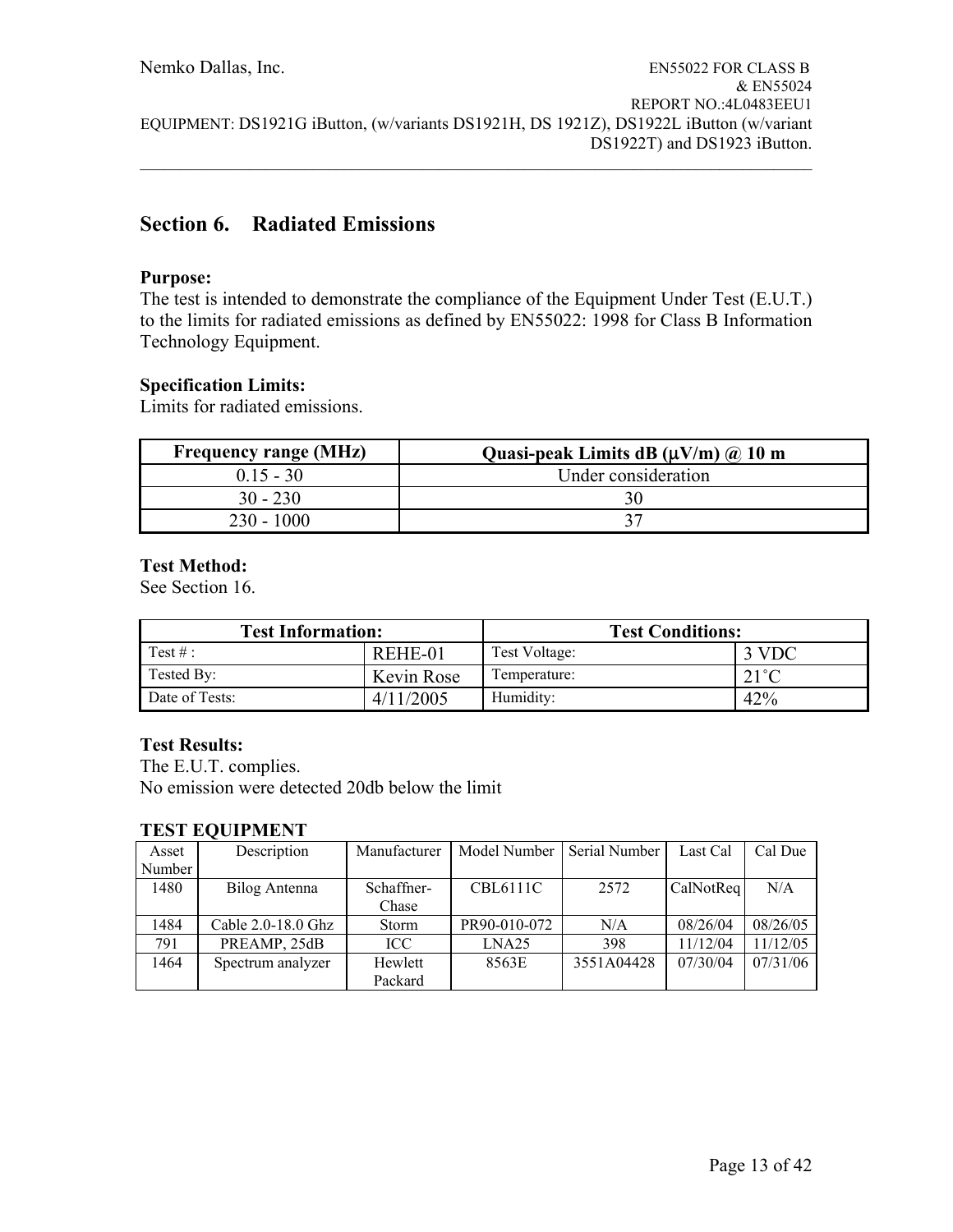|                                                                                                                                                                                                                                                                                                                                                                                                                                                                                                                                                                                                                                          |                                         |                                                                                                 | <b>Radiated Emissions Data</b> |                    |                                  |                                                                                                          |                        |                      |                                                                                                         |   |
|------------------------------------------------------------------------------------------------------------------------------------------------------------------------------------------------------------------------------------------------------------------------------------------------------------------------------------------------------------------------------------------------------------------------------------------------------------------------------------------------------------------------------------------------------------------------------------------------------------------------------------------|-----------------------------------------|-------------------------------------------------------------------------------------------------|--------------------------------|--------------------|----------------------------------|----------------------------------------------------------------------------------------------------------|------------------------|----------------------|---------------------------------------------------------------------------------------------------------|---|
| Complete<br>Preliminary                                                                                                                                                                                                                                                                                                                                                                                                                                                                                                                                                                                                                  | X.                                      |                                                                                                 |                                |                    |                                  | Job #: 4L0483E                                                                                           | Page_                  | 1                    | Test $#$ : REHE-01<br>οf                                                                                | 2 |
| Client Name:<br>EUT Name:<br>EUT Model # :<br>EUT Part $#$ :<br>EUT Serial #:<br>EUT Config.:                                                                                                                                                                                                                                                                                                                                                                                                                                                                                                                                            | None                                    | Dallas Semiconductor<br>THERMOCHRON/HYGROCHRON<br>DS1923-F5 DS1921G-F50<br>Data Logging Mission |                                |                    |                                  |                                                                                                          |                        |                      | DS1921G iButton, (w/variants DS1921H, DS1921Z), DS1922L iButton (w/variant DS1922T) and DS1923 iButton. |   |
| CFR 47 Part 15, Class B<br>CISPR <sub>22</sub><br>Specification:<br>Reference:<br>Rod. Ant. #:<br>Temp. (deg. C): 21<br>Date: 04/11/05<br><b>NA</b><br>Bicon Ant.#:<br>Humidity (%):<br>Time: 13:00<br>760<br>42<br>Staff: Kevin Rose<br>Log Ant $#$ :<br>EUT Voltage:<br>3 VDC<br><b>NA</b><br>Photo ID: REHE-01<br>Bilog Ant.#:<br>EUT Frequency:<br>NA<br><b>NA</b><br><b>NA</b><br>Peak Bandwidth:100 KHz<br>Dipole Ant.#:<br><b>NA</b><br>Phase:<br>AC <sub>3</sub><br>Cable#:<br>1522<br>Location:<br>Video Bandwidth100 KHz<br>3 METERS<br>Preamp#:<br>791<br>Distance:<br>Limiter#:<br>NA<br>Atten#:<br>NA<br>Detector#:<br>1464 |                                         |                                                                                                 |                                |                    |                                  |                                                                                                          |                        |                      |                                                                                                         |   |
| Meas.<br>Ant.<br>Freq.<br>Pol.<br>(MHz)<br>(H/V)                                                                                                                                                                                                                                                                                                                                                                                                                                                                                                                                                                                         | Atten.<br>(dB)                          | Meter<br>Antenna<br>Reading<br>Factor<br>(dBuV)<br>(dB)                                         | Path<br>Loss<br>(dB)           | RF<br>Gain<br>(dB) | Corrected<br>Reading<br>(dBuV/m) | Spec.<br>limit<br>(dBuV/m)                                                                               | CR/SL<br>Diff.<br>(dB) | Pass<br>Fail<br>Unc. | QP readings<br>Comment                                                                                  |   |
| dBµ\//m<br>80.0                                                                                                                                                                                                                                                                                                                                                                                                                                                                                                                                                                                                                          | Date: 04/11/2005<br>CISPR 22 B RADIATED | Time: 09:13:15 WO#: 4<br>Test Distance: 3 Meters                                                |                                | Sequence#: 1       |                                  |                                                                                                          |                        |                      |                                                                                                         |   |
| 70.0                                                                                                                                                                                                                                                                                                                                                                                                                                                                                                                                                                                                                                     |                                         |                                                                                                 |                                |                    |                                  |                                                                                                          |                        |                      |                                                                                                         |   |
| 60.0<br>50.0                                                                                                                                                                                                                                                                                                                                                                                                                                                                                                                                                                                                                             |                                         |                                                                                                 |                                |                    |                                  |                                                                                                          |                        |                      |                                                                                                         |   |
| 40.0                                                                                                                                                                                                                                                                                                                                                                                                                                                                                                                                                                                                                                     |                                         |                                                                                                 |                                |                    |                                  |                                                                                                          | CISPR 22 B RADIATED    |                      |                                                                                                         |   |
| 30.0                                                                                                                                                                                                                                                                                                                                                                                                                                                                                                                                                                                                                                     |                                         |                                                                                                 |                                |                    |                                  |                                                                                                          |                        |                      |                                                                                                         |   |
| 20.0                                                                                                                                                                                                                                                                                                                                                                                                                                                                                                                                                                                                                                     |                                         |                                                                                                 |                                |                    |                                  |                                                                                                          |                        |                      |                                                                                                         |   |
| 10.0<br>n n                                                                                                                                                                                                                                                                                                                                                                                                                                                                                                                                                                                                                              | palaman nagyarang                       |                                                                                                 |                                |                    | wan <i>i kiti</i>                | بهابعد وبروانها والمستفيد المستقيد والمستعجب والمستعمل والمستعمل والمستعمل والمستعمل والمستعمل والمستعمل |                        |                      |                                                                                                         |   |
| $-10.0$                                                                                                                                                                                                                                                                                                                                                                                                                                                                                                                                                                                                                                  |                                         |                                                                                                 |                                |                    |                                  |                                                                                                          |                        |                      |                                                                                                         |   |
| 30MHz<br>\EMCShare\AUTOMATE\DATASHTS\RADEMEV Rev C.xlsDocument Control #EMC DS EM RAD HFE                                                                                                                                                                                                                                                                                                                                                                                                                                                                                                                                                |                                         |                                                                                                 | 100MHz                         |                    |                                  |                                                                                                          |                        |                      | 1 G Hz                                                                                                  |   |

# **Test Data –Radiated Emissions, Electric Field, Test# REHE-01**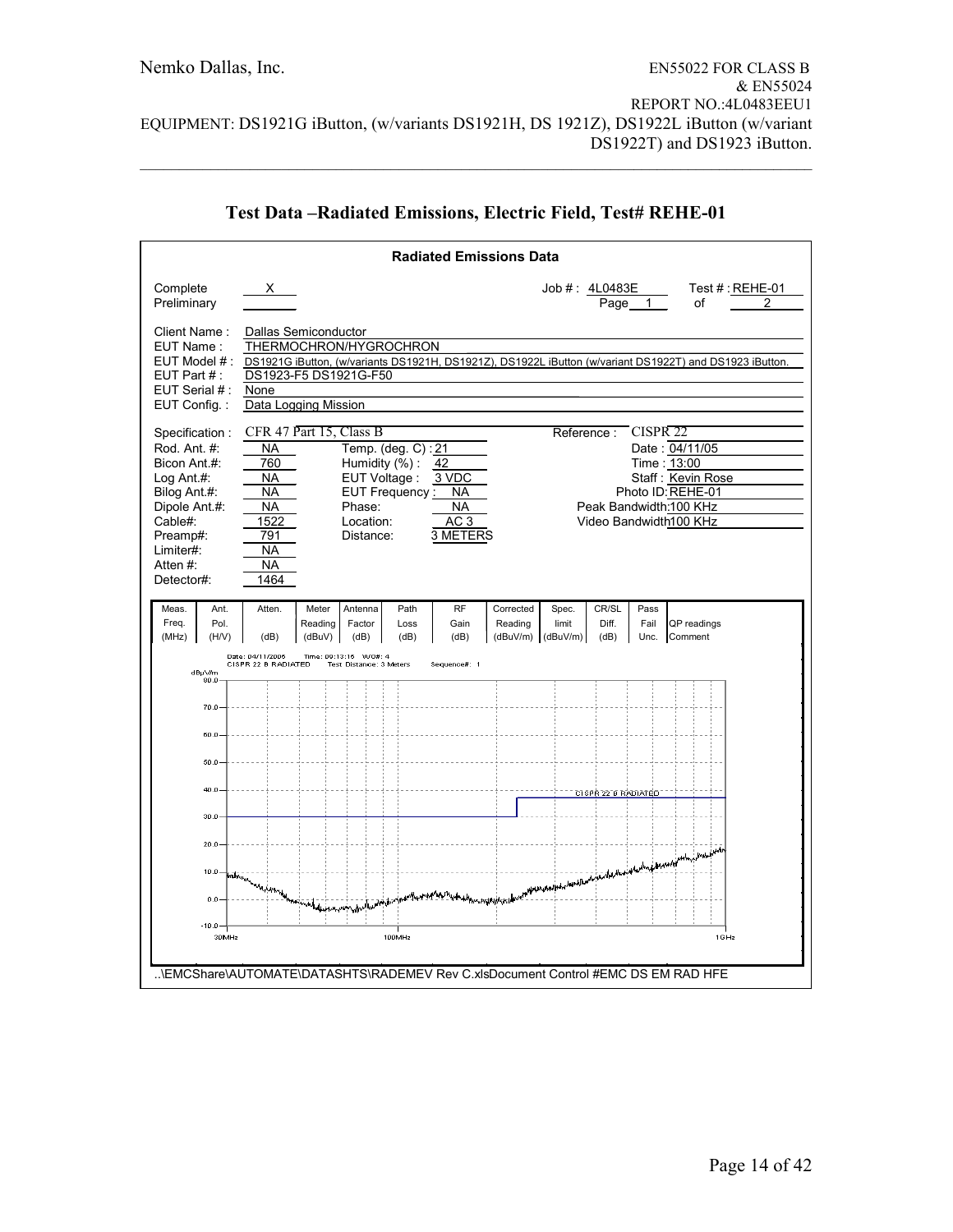| Test Data Radiated Emissions, Electric Field, Test# REHE-01 Cont. |  |  |
|-------------------------------------------------------------------|--|--|
|                                                                   |  |  |

|                                                                                              |                                               |                                                                               |                            |                                                  |                        | <b>Radiated Emissions Data</b> |                                                                                                        |                            |                        |                      |                                     |                                                                                                          |
|----------------------------------------------------------------------------------------------|-----------------------------------------------|-------------------------------------------------------------------------------|----------------------------|--------------------------------------------------|------------------------|--------------------------------|--------------------------------------------------------------------------------------------------------|----------------------------|------------------------|----------------------|-------------------------------------|----------------------------------------------------------------------------------------------------------|
| Complete<br>Preliminary                                                                      |                                               | $\mathsf{X}$                                                                  |                            |                                                  |                        |                                |                                                                                                        |                            |                        | Page 2               | of                                  | Job #: 4L0483E Test #: REHE-01<br>$\overline{2}$                                                         |
| Client Name:<br>EUT Name:<br>EUT Model #:<br>EUT Part $#$ :<br>EUT Serial #:<br>EUT Config.: |                                               | Dallas Semiconductor<br>DS1923-F5 DS1921G-F50<br>None<br>Data Logging Mission |                            |                                                  | THERMOCHRON/HYGROCHRON |                                |                                                                                                        |                            |                        |                      |                                     | DS1921G iButton, (w/variants DS1921H, DS1921Z), DS 1922L iButton (w/variant DS1922T) and DS1923 iButton. |
| Specification:                                                                               |                                               | CFR 47 Part 15, Class B                                                       |                            |                                                  |                        |                                |                                                                                                        | Reference:                 |                        | CISPR <sub>22</sub>  |                                     |                                                                                                          |
| Meas.<br>Freq.<br>(MHz)                                                                      | Ant.<br>Pol.<br>(H/V)                         | Det.<br>Atten.<br>(dB)                                                        | Meter<br>Reading<br>(dBuV) | Antenna<br>Factor<br>(dB)                        | Path<br>Loss<br>(dB)   | <b>RF</b><br>Gain<br>(dB)      | Corrected<br>Reading<br>(dBuV/m)                                                                       | Spec.<br>limit<br>(dBuV/m) | CR/SL<br>Diff.<br>(dB) | Pass<br>Fail<br>Unc. | Comment                             |                                                                                                          |
|                                                                                              | dBpWm<br>80.0<br>70.0<br>60.0<br>50.0<br>40.0 | Date: 04/11/2005<br>CISPR 22 B RADIATED                                       |                            | Time: 09:10:26 WO#: 4<br>Test Distance: 3 Meters |                        | Sequence#: 1                   |                                                                                                        |                            | CISPR 22 B RADIATED    |                      |                                     |                                                                                                          |
|                                                                                              | 30.0<br>20.0                                  |                                                                               |                            |                                                  |                        |                                |                                                                                                        |                            |                        |                      |                                     |                                                                                                          |
|                                                                                              | $10.0 -$<br>0.0                               | working was the more than the company with the                                |                            |                                                  |                        |                                | HARRE BY WELDER AND MORE WAS COMMUNISMENT OF COMMUNISMENT PROFILE THE REAL PROPERTY OF A REAL PROPERTY |                            |                        |                      |                                     |                                                                                                          |
|                                                                                              | $-10.0$                                       |                                                                               |                            |                                                  |                        |                                |                                                                                                        |                            |                        |                      |                                     |                                                                                                          |
|                                                                                              | 30MHz                                         |                                                                               |                            |                                                  | 100MHz                 |                                |                                                                                                        |                            |                        |                      | 1GHz                                |                                                                                                          |
|                                                                                              |                                               |                                                                               |                            |                                                  |                        |                                |                                                                                                        |                            |                        |                      | Document Control #EMC DS EM RAD HFE |                                                                                                          |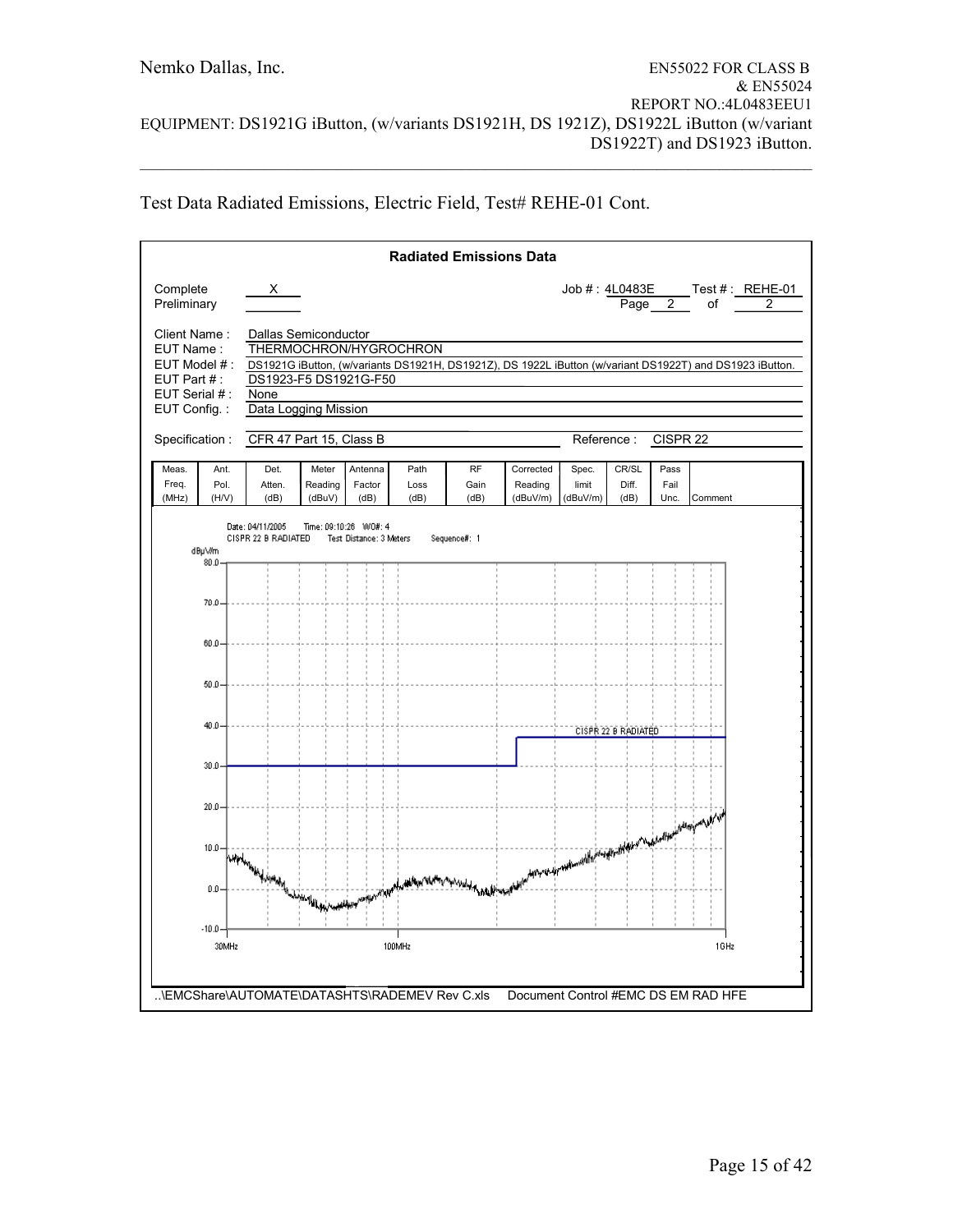

# **Test Photographs - Test # REHE-01**

 $\mathcal{L}_\mathcal{L} = \{ \mathcal{L}_\mathcal{L} = \{ \mathcal{L}_\mathcal{L} = \{ \mathcal{L}_\mathcal{L} = \{ \mathcal{L}_\mathcal{L} = \{ \mathcal{L}_\mathcal{L} = \{ \mathcal{L}_\mathcal{L} = \{ \mathcal{L}_\mathcal{L} = \{ \mathcal{L}_\mathcal{L} = \{ \mathcal{L}_\mathcal{L} = \{ \mathcal{L}_\mathcal{L} = \{ \mathcal{L}_\mathcal{L} = \{ \mathcal{L}_\mathcal{L} = \{ \mathcal{L}_\mathcal{L} = \{ \mathcal{L}_\mathcal{$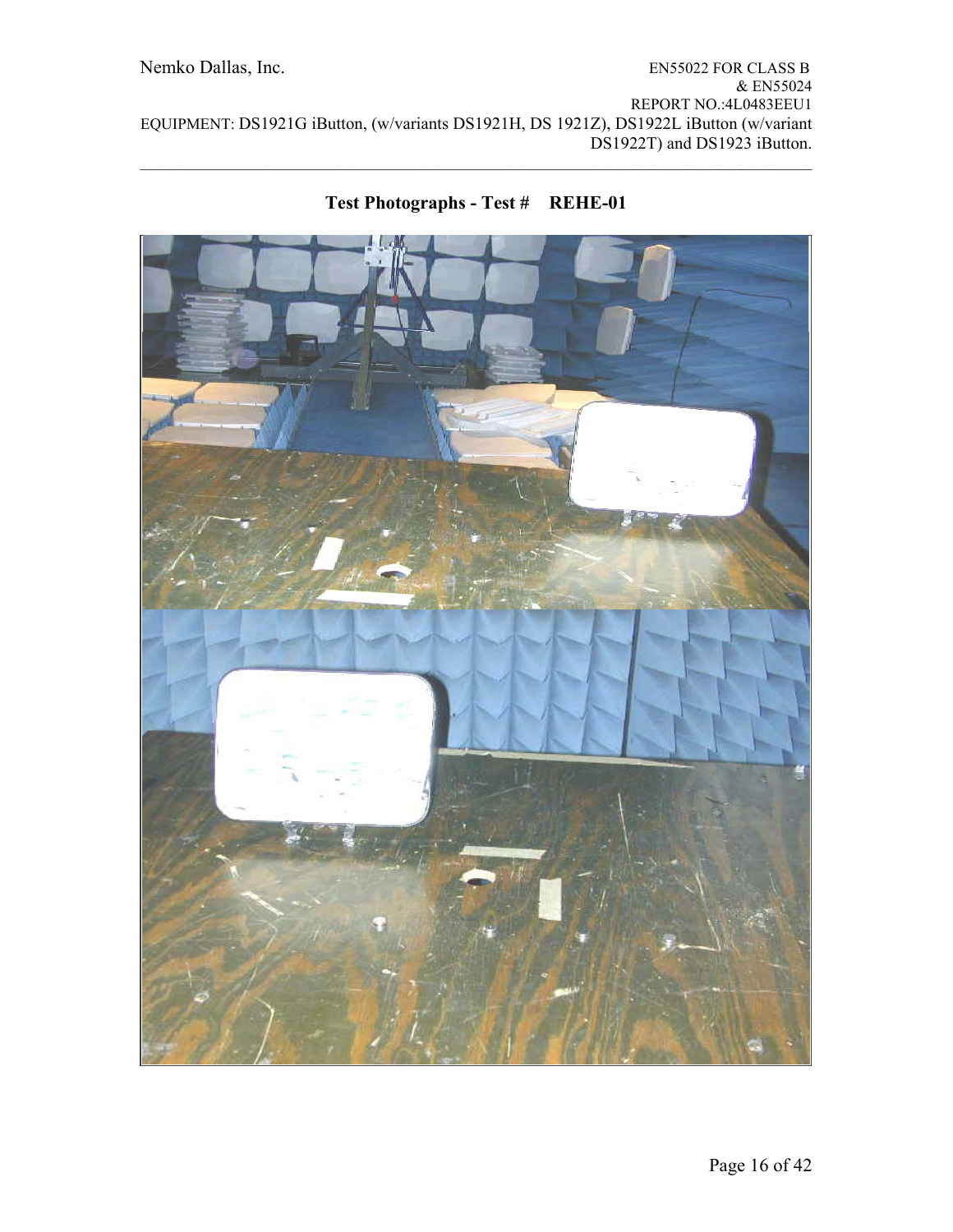# **Section 7. Harmonics**

# **Purpose:**

The test is intended to demonstrate the compliance of the Equipment Under Test (E.U.T.) to the limits on the magnitude of harmonic currents created by the equipment, as specified in EN 61000-3-2: 2001.

This test was not performed for the following reason: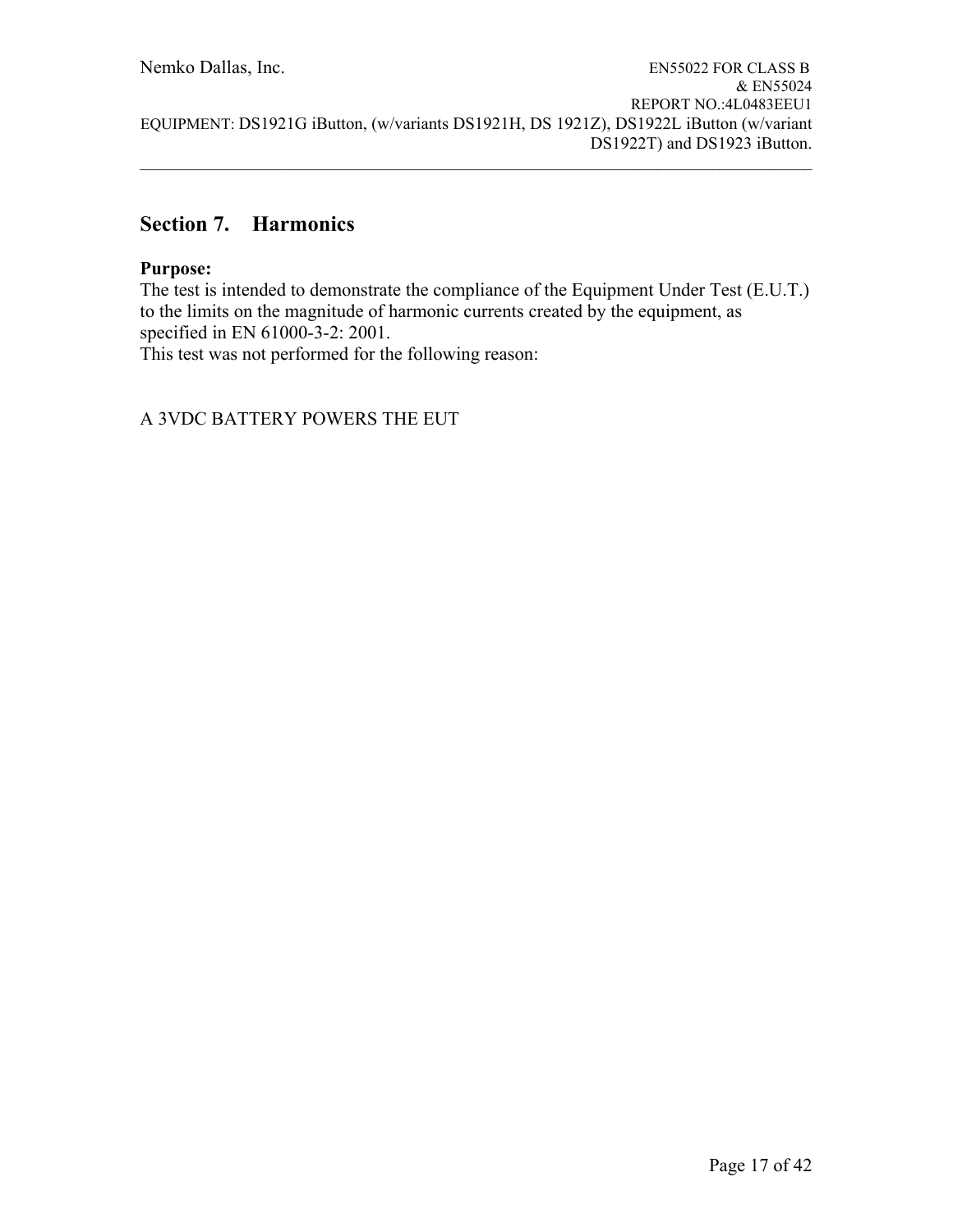# **Section 8. Flicker**

### **Purpose:**

The test is intended to demonstrate the compliance of the Equipment Under Test (E.U.T.) to the limits on the level of voltage fluctuations produced by the equipment, as specified in EN 61000-3-3: 2002.

This test was not performed for the following reason: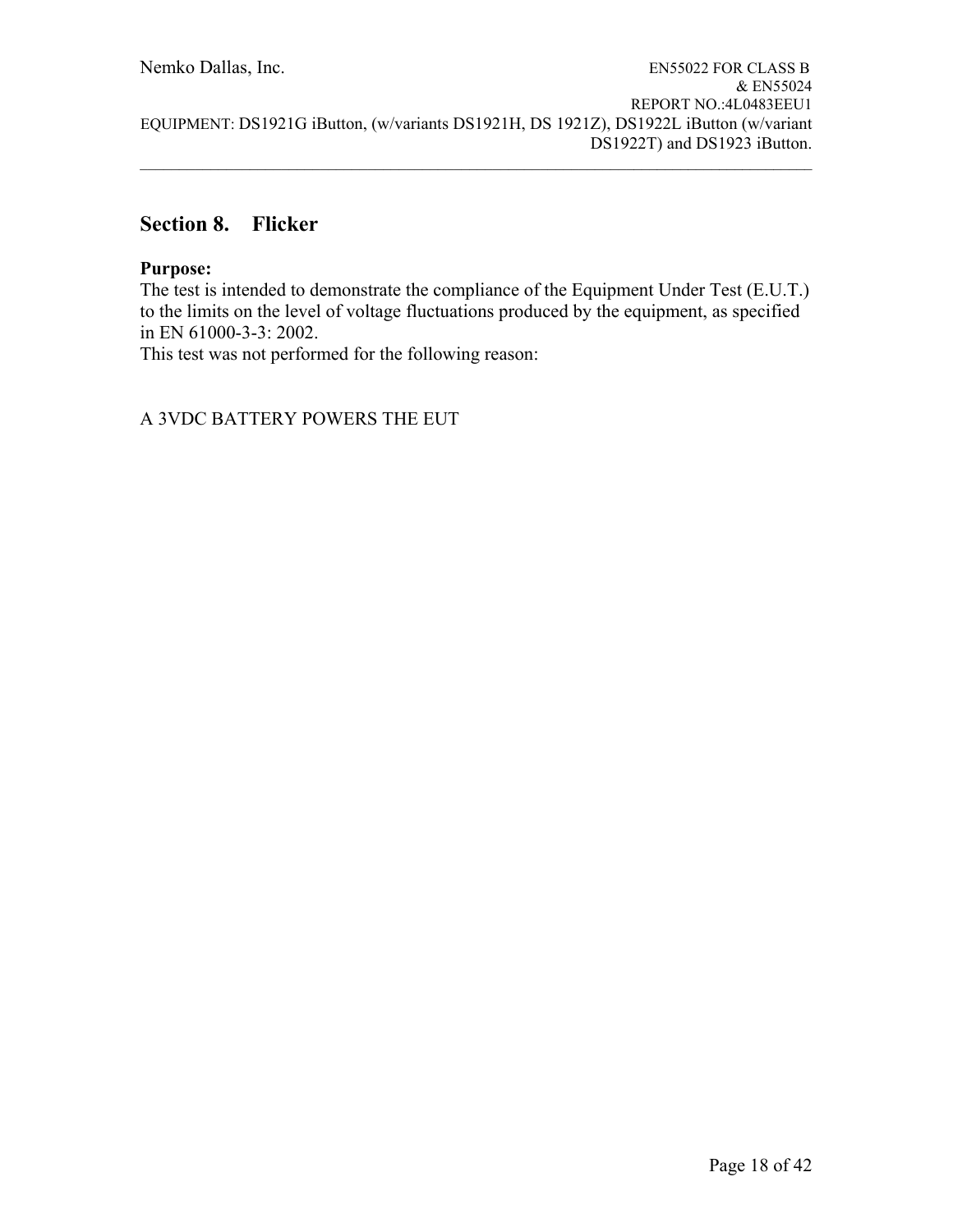# **Section 9. Electrostatic Discharge Immunity**

### **Purpose:**

The test is intended to demonstrate the compliance of the Equipment Under Test (E.U.T.) to electrostatics discharges.

Minimum Performance Criteria B

### **Test Method:**

See Section 16.

| <b>Test Information:</b> |            | <b>Test Conditions:</b> |                |  |
|--------------------------|------------|-------------------------|----------------|--|
| Test $\#$ :              | ESDI-01    | Test Voltage:           | 3 VDC          |  |
| Tested By:               | Kevin Rose | Temperature:            | $21^{\circ}$ C |  |
| Date of Tests:           | 04/11/05   | Humidity:               | 42%            |  |

### **Test Results:**

The E.U.T. complies. The E.U.T. meets Performance Criteria A.

#### **TEST EQUIPMENT**

| Asset  | Description                | Manufacturer | Model Number | Serial Number | Last Cal   | Cal Due  |
|--------|----------------------------|--------------|--------------|---------------|------------|----------|
| Number |                            |              |              |               |            |          |
| 560    | <b>ESD</b> Simulator       | Kevtek       | $MZ-15/AC$   | 9205392       | 04/06/05   | 04/06/06 |
| 564    | Vertical coupling<br>plane | ICC          | PCA-1000     | 448           | <b>CNR</b> | N/A      |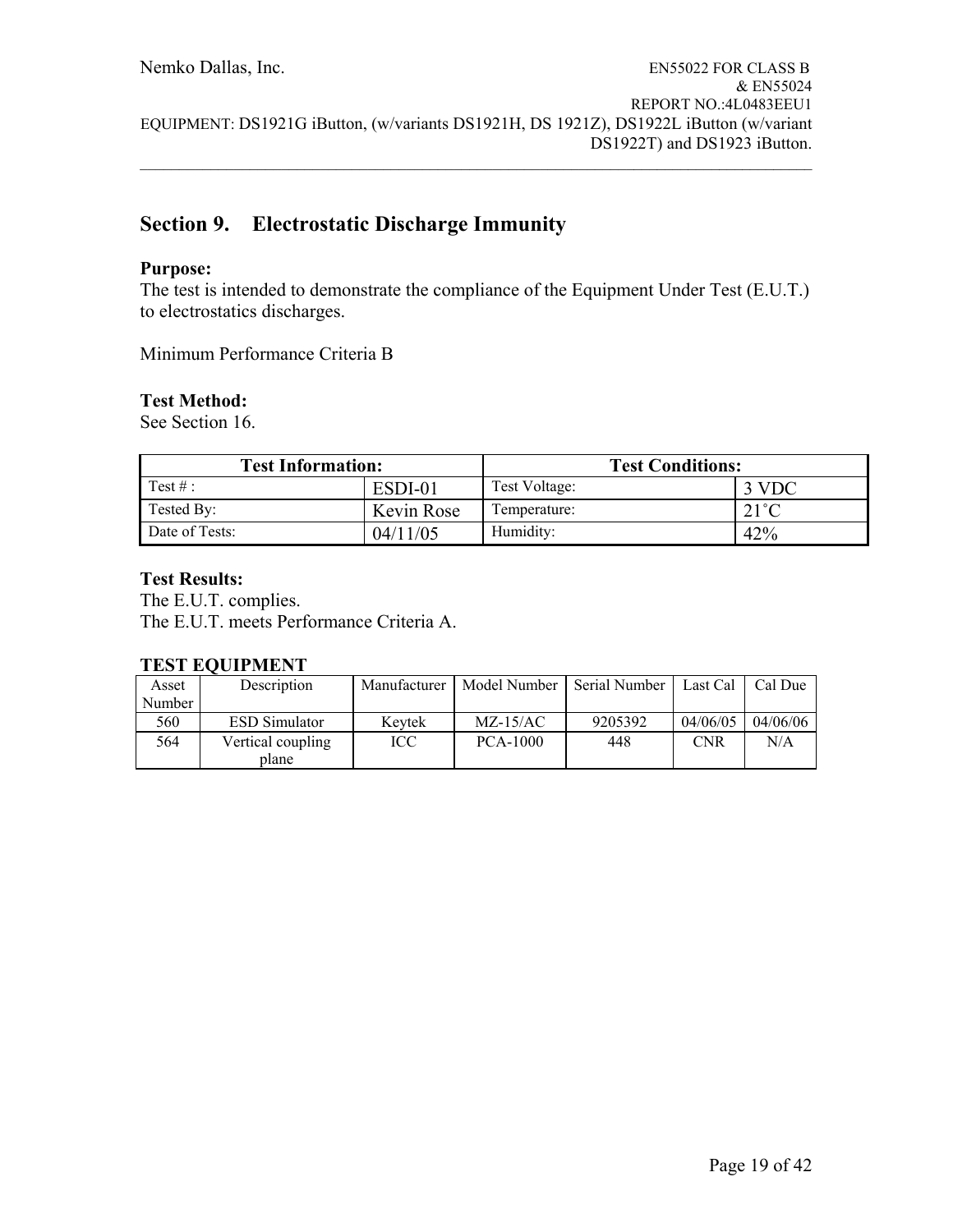|                                                                                                                                                                                              | <b>Electrostatic Discharge</b>                                                  |                                     |                                                                                                                                                                                                                                                                                                                                                                                                                                                                                                                                                                                                                                                              |                                           |               |                 |                    |                                                            |
|----------------------------------------------------------------------------------------------------------------------------------------------------------------------------------------------|---------------------------------------------------------------------------------|-------------------------------------|--------------------------------------------------------------------------------------------------------------------------------------------------------------------------------------------------------------------------------------------------------------------------------------------------------------------------------------------------------------------------------------------------------------------------------------------------------------------------------------------------------------------------------------------------------------------------------------------------------------------------------------------------------------|-------------------------------------------|---------------|-----------------|--------------------|------------------------------------------------------------|
| Complete<br>Preliminary                                                                                                                                                                      |                                                                                 | X                                   |                                                                                                                                                                                                                                                                                                                                                                                                                                                                                                                                                                                                                                                              |                                           |               |                 |                    | Job # : 4L0483E<br>Test $# : ESDI-01$<br>Page 1<br>of<br>1 |
| Client Name:<br>EUT Name:<br>$EUT$ Model $#$ :<br>EUT Part $#$ :<br>EUT Serial #:<br>EUT Config.:<br>Specification:<br>ESD Generator#:<br>Cable#:<br>1. HCP<br>2. VCP<br>3<br>4.<br>5.<br>6. | х<br>$\overline{\mathsf{x}}$<br><b>TOP</b><br><b>BOTTOM</b><br>R SIDE<br>L SIDE | None<br>EN 55024:1998<br>560<br>564 | Dallas Semiconductor<br>THERMOCHRON/HYGROCHRON<br>DS1921G iButton, (w/variants DS1921H, DS1921Z), DS1922L iButton (w/variant DS1922T) and DS1923<br>DS1923-F5 DS1921G-F50<br>Data Logging Mission<br>Reference: EN 61000-4-2<br>Date: 04/11/05<br>Temp. $(\text{deg. C})$ :<br>21<br>Time: 13:00<br>Humidity (%):<br>42<br>3 VDC<br>Staff: Kevin Rose<br>EUT Voltage :<br>Photo ID: ESDI-01<br>EUT Frequency:<br><b>NA</b><br><b>NA</b><br>Performance Criteria: A<br>Phase:<br>LAB <sub>6</sub><br>Table Top or Floor Table Top<br>Location:<br>7.<br>10.<br>8.<br>11<br>9.<br>12.<br>Does product have any type of insulated coating on exterior surfaces? |                                           |               |                 |                    |                                                            |
| If yes, indicate where:                                                                                                                                                                      |                                                                                 |                                     |                                                                                                                                                                                                                                                                                                                                                                                                                                                                                                                                                                                                                                                              |                                           |               |                 |                    | Yes<br>X<br>No                                             |
| Test<br>Point                                                                                                                                                                                | <b>ESD</b><br>Level<br>(kV)                                                     | Polarity                            | Contact<br>or<br>Air                                                                                                                                                                                                                                                                                                                                                                                                                                                                                                                                                                                                                                         | Application<br>Quantity                   | Effect<br>Qty | Effects<br>Type | Pass<br>or<br>Fail | Comments                                                   |
| 1                                                                                                                                                                                            | 2                                                                               | $+/-$                               | Contact                                                                                                                                                                                                                                                                                                                                                                                                                                                                                                                                                                                                                                                      | 20                                        | 0             | N/A             | Pass               |                                                            |
| $\overline{2}$                                                                                                                                                                               | $\overline{2}$                                                                  | $+/-$                               | Contact                                                                                                                                                                                                                                                                                                                                                                                                                                                                                                                                                                                                                                                      | 20                                        | 0             | N/A             | Pass               |                                                            |
| 3                                                                                                                                                                                            | $\overline{2}$                                                                  | $+/-$                               | Contact                                                                                                                                                                                                                                                                                                                                                                                                                                                                                                                                                                                                                                                      | 20                                        | $\mathbf 0$   | N/A             | Pass               |                                                            |
| 4                                                                                                                                                                                            | $\overline{2}$                                                                  | $+/-$                               | Contact                                                                                                                                                                                                                                                                                                                                                                                                                                                                                                                                                                                                                                                      | 20                                        | $\mathbf 0$   | N/A             | Pass               |                                                            |
| 5<br>6                                                                                                                                                                                       | $\overline{c}$<br>$\overline{2}$                                                | $+/-$<br>$+/-$                      | Contact<br>Contact                                                                                                                                                                                                                                                                                                                                                                                                                                                                                                                                                                                                                                           | 20<br>$\overline{20}$                     | 0<br>0        | N/A<br>N/A      | Pass<br>Pass       |                                                            |
| 1                                                                                                                                                                                            | 4                                                                               | $+/-$                               | Contact                                                                                                                                                                                                                                                                                                                                                                                                                                                                                                                                                                                                                                                      | 20                                        | 0             | N/A             | Pass               |                                                            |
| $\overline{2}$                                                                                                                                                                               | 4                                                                               | $+/-$                               | Contact                                                                                                                                                                                                                                                                                                                                                                                                                                                                                                                                                                                                                                                      | 20                                        | 0             | N/A             | Pass               |                                                            |
| 3                                                                                                                                                                                            | 4                                                                               | $+/-$                               | Contact                                                                                                                                                                                                                                                                                                                                                                                                                                                                                                                                                                                                                                                      | 20                                        | 0             | N/A             | Pass               |                                                            |
| $\overline{\mathbf{4}}$                                                                                                                                                                      | 4                                                                               | $+/-$                               | Contact                                                                                                                                                                                                                                                                                                                                                                                                                                                                                                                                                                                                                                                      | 20                                        | 0             | N/A             | Pass               |                                                            |
| 5                                                                                                                                                                                            | 4                                                                               | $+/-$                               | Contact                                                                                                                                                                                                                                                                                                                                                                                                                                                                                                                                                                                                                                                      | 20                                        | 0             | N/A             | Pass               |                                                            |
| 6                                                                                                                                                                                            | 4                                                                               | $+/-$                               | Contact                                                                                                                                                                                                                                                                                                                                                                                                                                                                                                                                                                                                                                                      | 20                                        | 0             | N/A             | Pass               |                                                            |
|                                                                                                                                                                                              |                                                                                 |                                     |                                                                                                                                                                                                                                                                                                                                                                                                                                                                                                                                                                                                                                                              |                                           |               |                 |                    |                                                            |
|                                                                                                                                                                                              |                                                                                 |                                     |                                                                                                                                                                                                                                                                                                                                                                                                                                                                                                                                                                                                                                                              |                                           |               |                 |                    |                                                            |
|                                                                                                                                                                                              |                                                                                 |                                     |                                                                                                                                                                                                                                                                                                                                                                                                                                                                                                                                                                                                                                                              |                                           |               |                 |                    |                                                            |
|                                                                                                                                                                                              |                                                                                 |                                     |                                                                                                                                                                                                                                                                                                                                                                                                                                                                                                                                                                                                                                                              |                                           |               |                 |                    |                                                            |
|                                                                                                                                                                                              |                                                                                 |                                     |                                                                                                                                                                                                                                                                                                                                                                                                                                                                                                                                                                                                                                                              | \EMCShare\AUTOMATE\DATASHTS\ESD Rev C.xls |               |                 |                    | Document Control #EMC DS IM ESD                            |

# **Test Data –Electrostatic Discharge Test# ESDI-01**

 $\mathcal{L}_\mathcal{L} = \{ \mathcal{L}_\mathcal{L} = \{ \mathcal{L}_\mathcal{L} = \{ \mathcal{L}_\mathcal{L} = \{ \mathcal{L}_\mathcal{L} = \{ \mathcal{L}_\mathcal{L} = \{ \mathcal{L}_\mathcal{L} = \{ \mathcal{L}_\mathcal{L} = \{ \mathcal{L}_\mathcal{L} = \{ \mathcal{L}_\mathcal{L} = \{ \mathcal{L}_\mathcal{L} = \{ \mathcal{L}_\mathcal{L} = \{ \mathcal{L}_\mathcal{L} = \{ \mathcal{L}_\mathcal{L} = \{ \mathcal{L}_\mathcal{$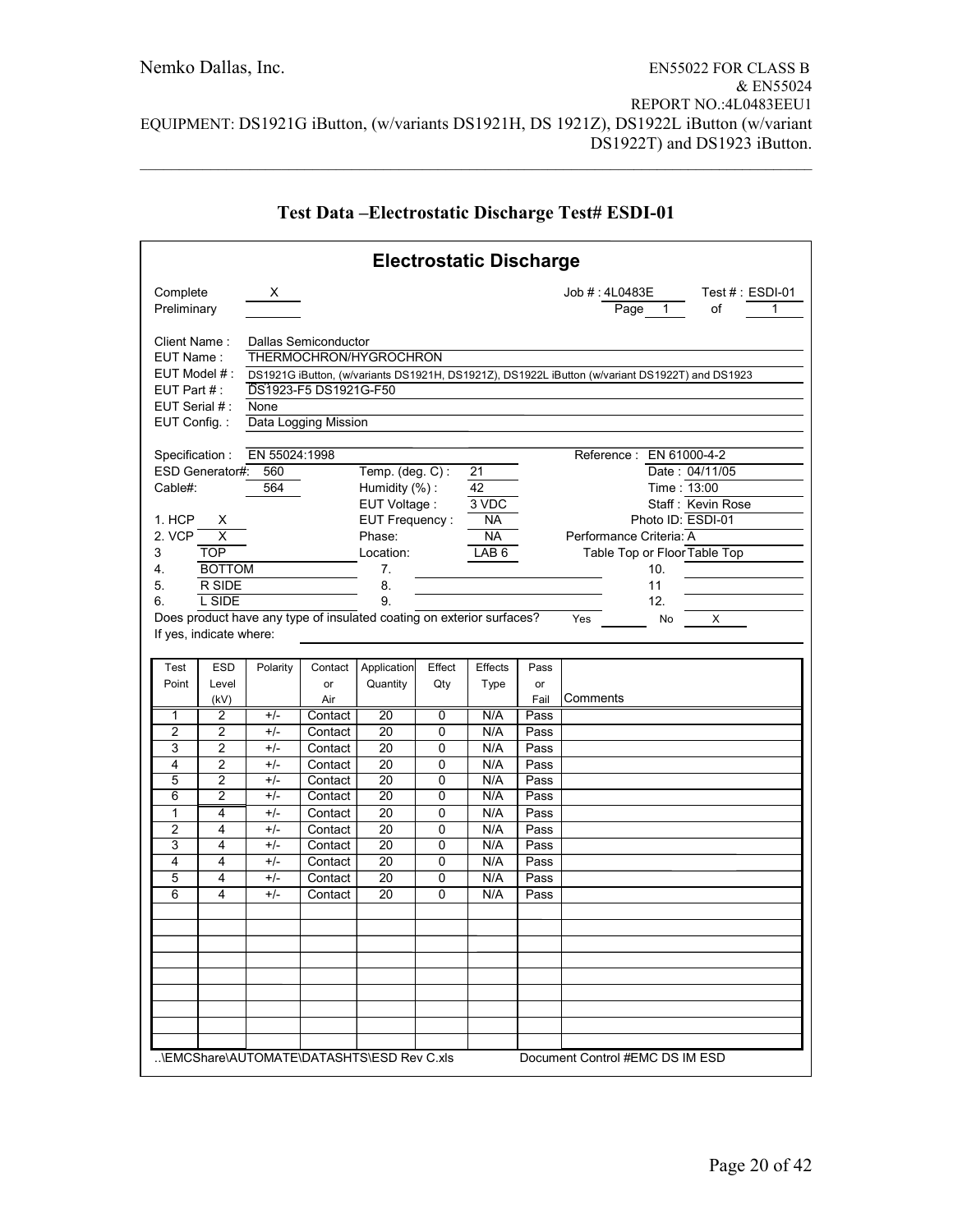

## **Test Photographs - Test # ESDI-01**

 $\mathcal{L}_\mathcal{L} = \{ \mathcal{L}_\mathcal{L} = \{ \mathcal{L}_\mathcal{L} = \{ \mathcal{L}_\mathcal{L} = \{ \mathcal{L}_\mathcal{L} = \{ \mathcal{L}_\mathcal{L} = \{ \mathcal{L}_\mathcal{L} = \{ \mathcal{L}_\mathcal{L} = \{ \mathcal{L}_\mathcal{L} = \{ \mathcal{L}_\mathcal{L} = \{ \mathcal{L}_\mathcal{L} = \{ \mathcal{L}_\mathcal{L} = \{ \mathcal{L}_\mathcal{L} = \{ \mathcal{L}_\mathcal{L} = \{ \mathcal{L}_\mathcal{$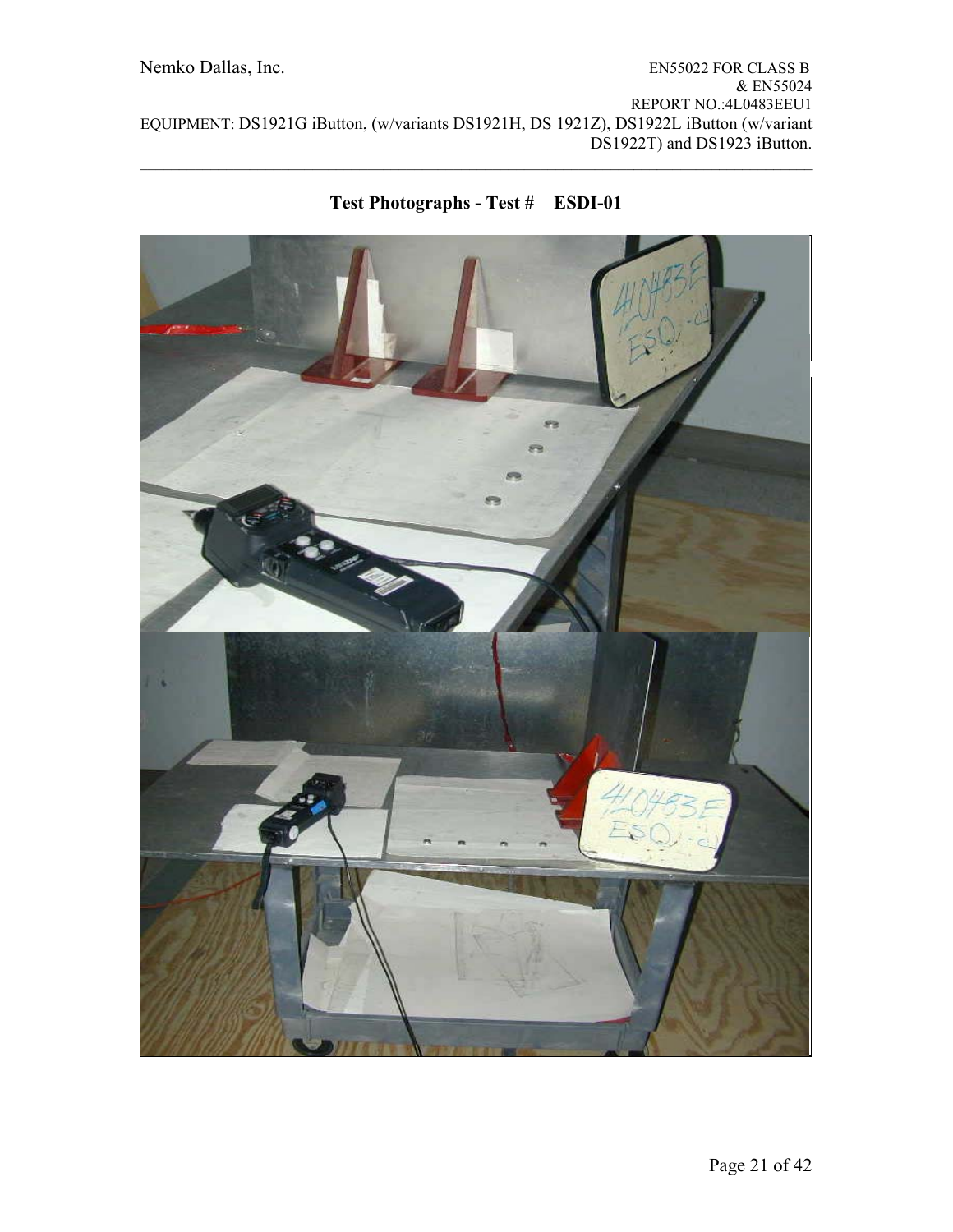# **Section 10. Radiated Electromagnetic Immunity**

### **Purpose:**

The test is intended to demonstrate the compliance of the Equipment Under Test (E.U.T.) to radiated electromagnetic field energy.

Minimum Performance Criteria A

### **Test Method:**

See Section 16.

| <b>Test Information:</b> |            | <b>Test Conditions:</b> |                |  |
|--------------------------|------------|-------------------------|----------------|--|
| Test $\#$ :              | RIHE-01    | Test Voltage:           | 3 VDC          |  |
| Tested By:               | Kevin Rose | Temperature:            | $21^{\circ}$ C |  |
| Date of Tests:           | 04/11/05   | Humidity:               | 42%            |  |

### **Test Results:**

The E.U.T. complies. The E.U.T. meets Performance Criteria A.

### **TEST EQUIPMENT**

| Asset  | Description         | Manufacturer     | Model Number     | Serial Number | Last Cal   | Cal Due    |
|--------|---------------------|------------------|------------------|---------------|------------|------------|
| Number |                     |                  |                  |               |            |            |
| 411    | <b>SIGNAL</b>       | <b>MARCONI</b>   | 2022D            | 119223029     | <b>CNR</b> | N/A        |
|        | <b>GENERATOR</b>    |                  |                  |               |            |            |
| 412    | <b>RF AMPLIFIER</b> | Amplifier        | 100W1000M1A      | 21233         | <b>CNR</b> | N/A        |
|        |                     | Research         |                  |               |            |            |
| 1550   | CABLE 1.5           | KTL              | <b>RG223</b>     | N/A           | 06/09/04   | 06/09/05   |
| 413    | <b>DIRECTIONAL</b>  | <b>AMPLIFIER</b> | <b>AR DC6080</b> | 22806         | <b>CBU</b> | <b>CBU</b> |
|        | <b>COUPLER</b>      | <b>RESEARCH</b>  |                  |               |            |            |
| 412    | <b>RF AMPLIFIER</b> | Amplifier        | 100W1000M1A      | 21233         | <b>CNR</b> | N/A        |
|        |                     | Research         |                  |               |            |            |
| 749    | CABLE, 4.8m         | KTL              | RG223            | N/A           | 11/13/04   | 11/12/05   |
| 572    | CABLE, 6.7m         | KTL              | RG223            | N/A           | <b>CBU</b> | <b>CBU</b> |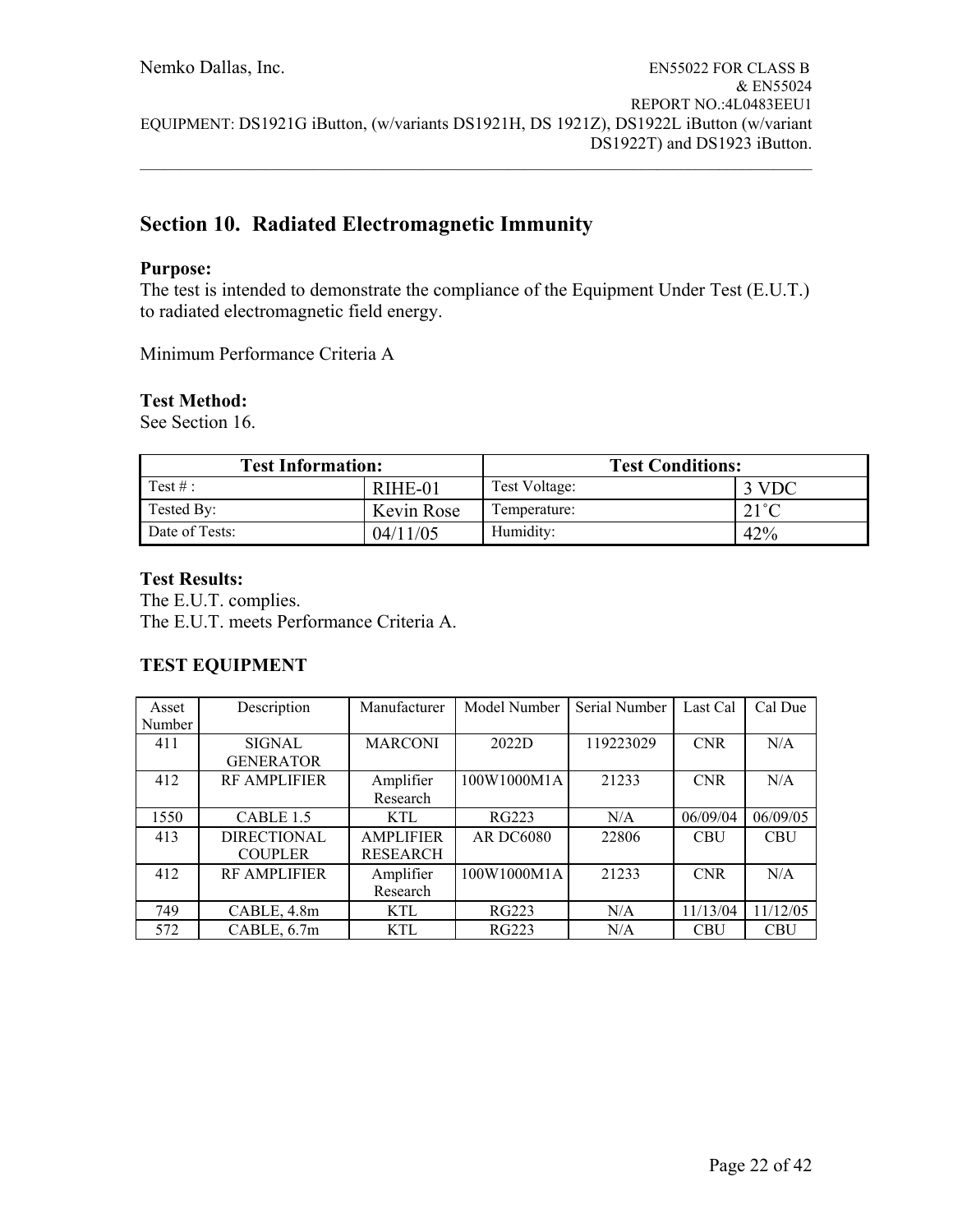|                                                 |                                                                                                                                                                                                                                                                                                                                                                                                                                                                                                                                                                                                                                                       |                            |                | <b>Radiated Immunity Electric Field</b>                    |                      |                     |                    |                                                                                                                                          |
|-------------------------------------------------|-------------------------------------------------------------------------------------------------------------------------------------------------------------------------------------------------------------------------------------------------------------------------------------------------------------------------------------------------------------------------------------------------------------------------------------------------------------------------------------------------------------------------------------------------------------------------------------------------------------------------------------------------------|----------------------------|----------------|------------------------------------------------------------|----------------------|---------------------|--------------------|------------------------------------------------------------------------------------------------------------------------------------------|
| Complete<br>Preliminary                         |                                                                                                                                                                                                                                                                                                                                                                                                                                                                                                                                                                                                                                                       | X.                         |                |                                                            |                      |                     |                    | Job # : 4L0483E<br>Test $#$ : RIHE-01<br>$\overline{\mathsf{Page}}$<br>οf<br>$1 \quad$<br>1                                              |
| Cable#:<br>Cable#:<br>Cable#:<br>Amp#:<br>Amp#: | Client Name:<br>Dallas Semiconductor<br>THERMOCHRON/HYGROCHRON<br>EUT Name:<br>EUT Model # :<br>DS1921G iButton, (w/variants DS1921H, DS1921Z), DS 1922L iButton (w/variant DS1922T) and DS1923<br>DS1923-F5 DS1921G-F50<br>EUT Part $#$ :<br>EUT Serial #:<br>None<br>Data Logging Mission<br>EUT Config.:<br>EN55024<br>Specification:<br>Reference:<br>Temp. (deg. $C$ ):<br>Signal Gen.#:<br>411<br>21<br>42<br>Time: 13:00<br>Signal Gen.#:<br>Humidity (%):<br>EUT Voltage :<br>3 VDC<br>412<br>EUT Frequency:<br><b>NA</b><br>1550<br>413<br><b>NA</b><br>Performance Criteria: A<br>Phase:<br>AC <sub>1</sub><br>Location:<br>Monitor Probe#: |                            |                |                                                            |                      |                     |                    | EN 61000-4-3<br>Date: 04/11/05<br>Staff: Kevin Rose<br>Photo ID: RIHE-01<br>Table Top or Floor: Table Top<br>Sweep rate: 1.5 SEC PER DEC |
| Amp#:<br>Amp#:<br>Antenna#:<br>Antenna#:        |                                                                                                                                                                                                                                                                                                                                                                                                                                                                                                                                                                                                                                                       | 412<br>749                 |                | Field Monitor#:<br>Power Meter#:<br>Directional Cpler.:#   |                      | 572                 |                    | Step Size: 1%<br>Modulated: 80% 1 Khz AM                                                                                                 |
| Freq.<br>Start<br>(MHz)                         | Freq.<br>Stop<br>(MHz)                                                                                                                                                                                                                                                                                                                                                                                                                                                                                                                                                                                                                                | Field<br>Strength<br>(V/m) | Effect<br>Qty  | Effects<br>Type                                            | Polarity<br>(H or V) | Front<br>or<br>Back | Pass<br>or<br>Fail | Comments:                                                                                                                                |
| 80                                              | 1000                                                                                                                                                                                                                                                                                                                                                                                                                                                                                                                                                                                                                                                  | 3                          | $\overline{0}$ | 0                                                          | н                    | Front               | Pass               |                                                                                                                                          |
| 80                                              | 1000                                                                                                                                                                                                                                                                                                                                                                                                                                                                                                                                                                                                                                                  | 3                          | 0              | 0                                                          | н                    | <b>Back</b>         | Pass               |                                                                                                                                          |
| 80                                              | 1000                                                                                                                                                                                                                                                                                                                                                                                                                                                                                                                                                                                                                                                  | 3                          | 0              | $\Omega$                                                   | V                    | Front               | Pass               |                                                                                                                                          |
| 80                                              | 1000                                                                                                                                                                                                                                                                                                                                                                                                                                                                                                                                                                                                                                                  | 3                          | 0              | $\Omega$                                                   | V                    | <b>Back</b>         | Pass               |                                                                                                                                          |
|                                                 |                                                                                                                                                                                                                                                                                                                                                                                                                                                                                                                                                                                                                                                       |                            |                |                                                            |                      |                     |                    |                                                                                                                                          |
|                                                 |                                                                                                                                                                                                                                                                                                                                                                                                                                                                                                                                                                                                                                                       |                            |                |                                                            |                      |                     |                    |                                                                                                                                          |
|                                                 |                                                                                                                                                                                                                                                                                                                                                                                                                                                                                                                                                                                                                                                       |                            |                |                                                            |                      |                     |                    |                                                                                                                                          |
|                                                 |                                                                                                                                                                                                                                                                                                                                                                                                                                                                                                                                                                                                                                                       |                            |                | \EMCShare\AUTOMATE\DATASHTS\Radiated Immunity Electric Rev |                      |                     |                    | Document Control #EMC DS IM RAD ELEC                                                                                                     |

# **Test Data –Radiated Electromagnetic Field Test# RIHE-01**

 $\mathcal{L}_\mathcal{L} = \{ \mathcal{L}_\mathcal{L} = \{ \mathcal{L}_\mathcal{L} = \{ \mathcal{L}_\mathcal{L} = \{ \mathcal{L}_\mathcal{L} = \{ \mathcal{L}_\mathcal{L} = \{ \mathcal{L}_\mathcal{L} = \{ \mathcal{L}_\mathcal{L} = \{ \mathcal{L}_\mathcal{L} = \{ \mathcal{L}_\mathcal{L} = \{ \mathcal{L}_\mathcal{L} = \{ \mathcal{L}_\mathcal{L} = \{ \mathcal{L}_\mathcal{L} = \{ \mathcal{L}_\mathcal{L} = \{ \mathcal{L}_\mathcal{$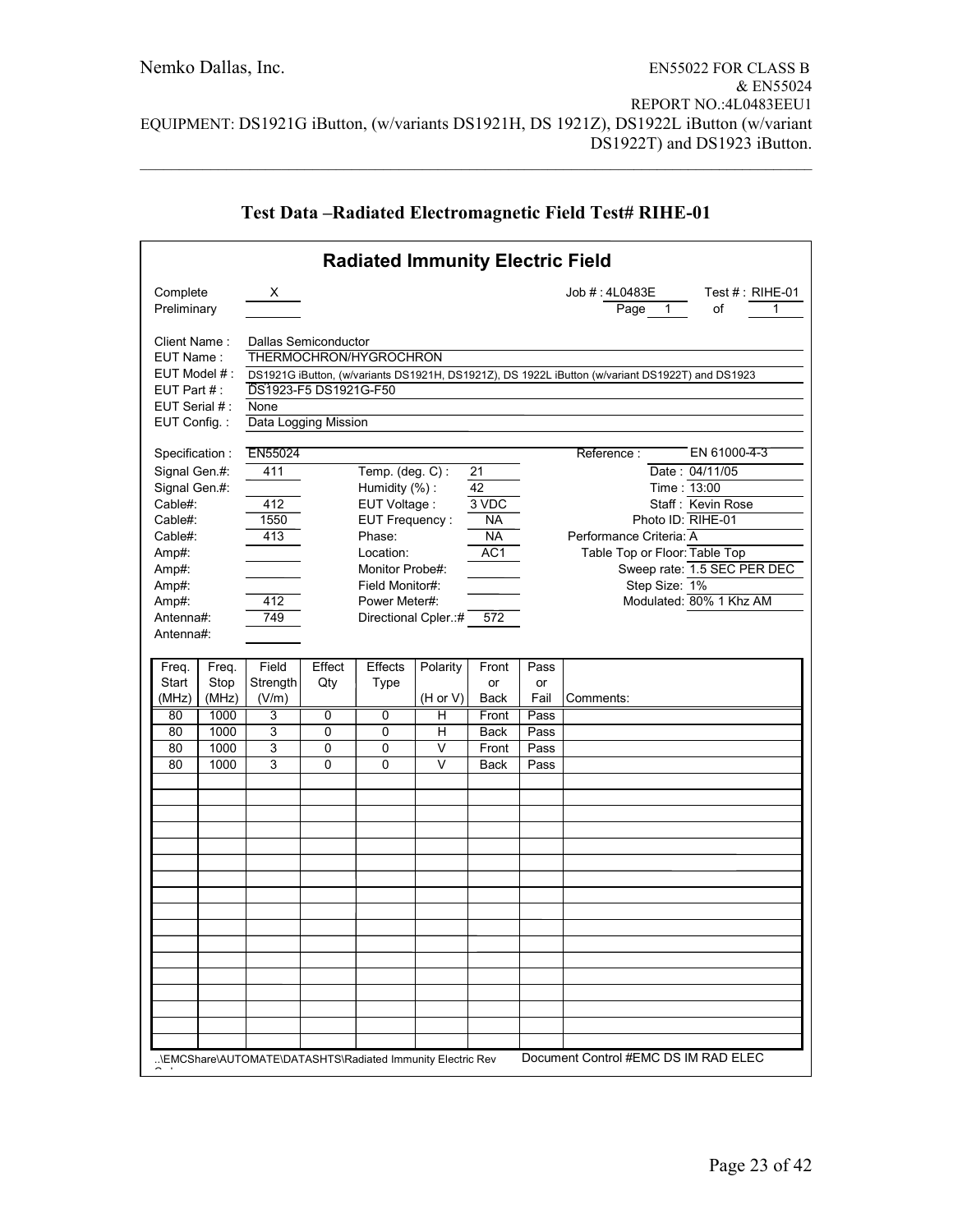# **Test Photographs - Test # RIHE-01**

 $\mathcal{L}_\mathcal{L} = \{ \mathcal{L}_\mathcal{L} = \{ \mathcal{L}_\mathcal{L} = \{ \mathcal{L}_\mathcal{L} = \{ \mathcal{L}_\mathcal{L} = \{ \mathcal{L}_\mathcal{L} = \{ \mathcal{L}_\mathcal{L} = \{ \mathcal{L}_\mathcal{L} = \{ \mathcal{L}_\mathcal{L} = \{ \mathcal{L}_\mathcal{L} = \{ \mathcal{L}_\mathcal{L} = \{ \mathcal{L}_\mathcal{L} = \{ \mathcal{L}_\mathcal{L} = \{ \mathcal{L}_\mathcal{L} = \{ \mathcal{L}_\mathcal{$ 

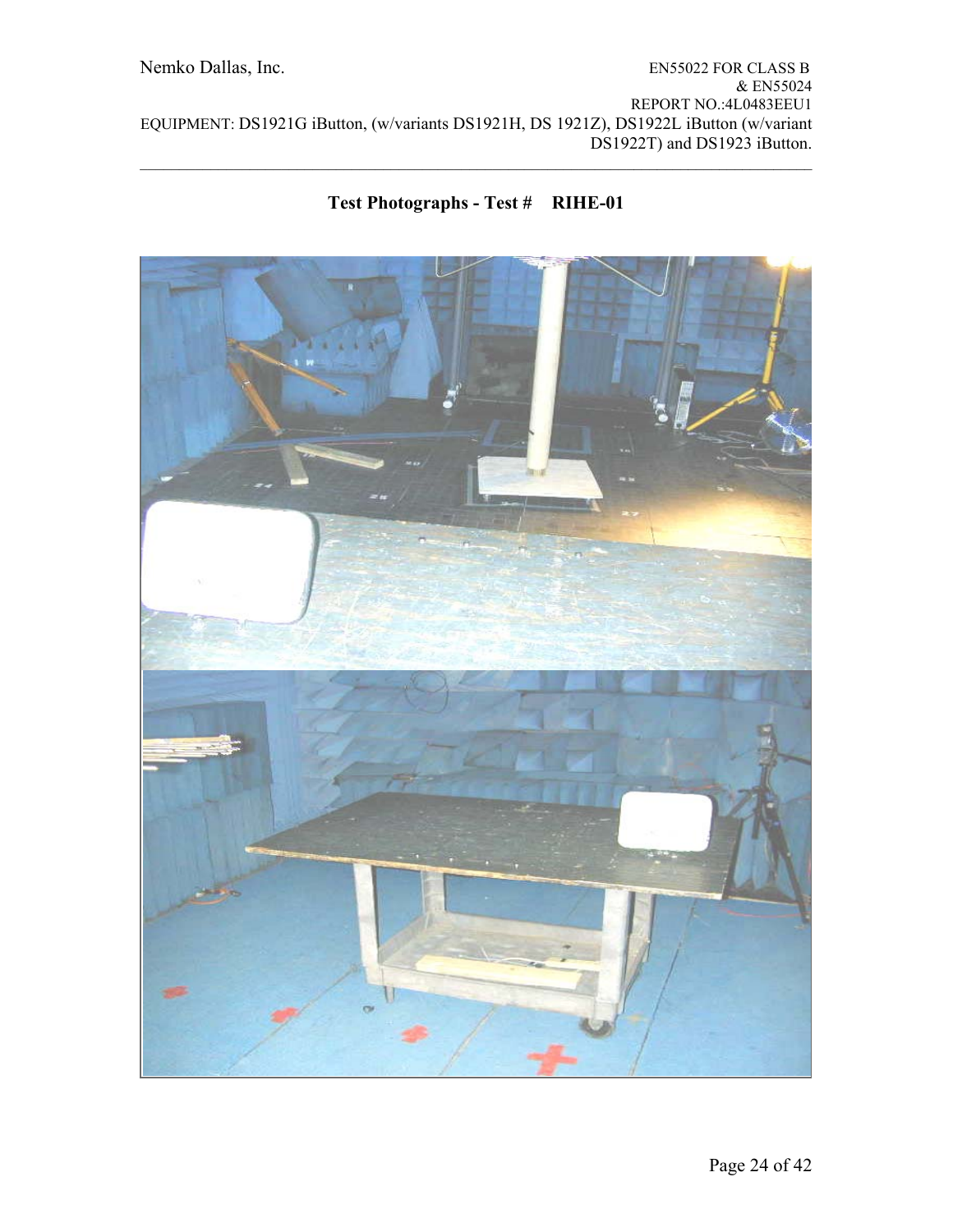$\mathcal{L}_\mathcal{L} = \{ \mathcal{L}_\mathcal{L} = \{ \mathcal{L}_\mathcal{L} = \{ \mathcal{L}_\mathcal{L} = \{ \mathcal{L}_\mathcal{L} = \{ \mathcal{L}_\mathcal{L} = \{ \mathcal{L}_\mathcal{L} = \{ \mathcal{L}_\mathcal{L} = \{ \mathcal{L}_\mathcal{L} = \{ \mathcal{L}_\mathcal{L} = \{ \mathcal{L}_\mathcal{L} = \{ \mathcal{L}_\mathcal{L} = \{ \mathcal{L}_\mathcal{L} = \{ \mathcal{L}_\mathcal{L} = \{ \mathcal{L}_\mathcal{$ 

# **Section 11. Electrical Fast Transient / Burst**

### **Purpose:**

The test is intended to demonstrate the compliance of the Equipment Under Test (E.U.T.) to repetitive electrical fast transients (bursts), on supply, signal, or control lines.

Minimum Performance Criteria B This test was not performed for the following reason: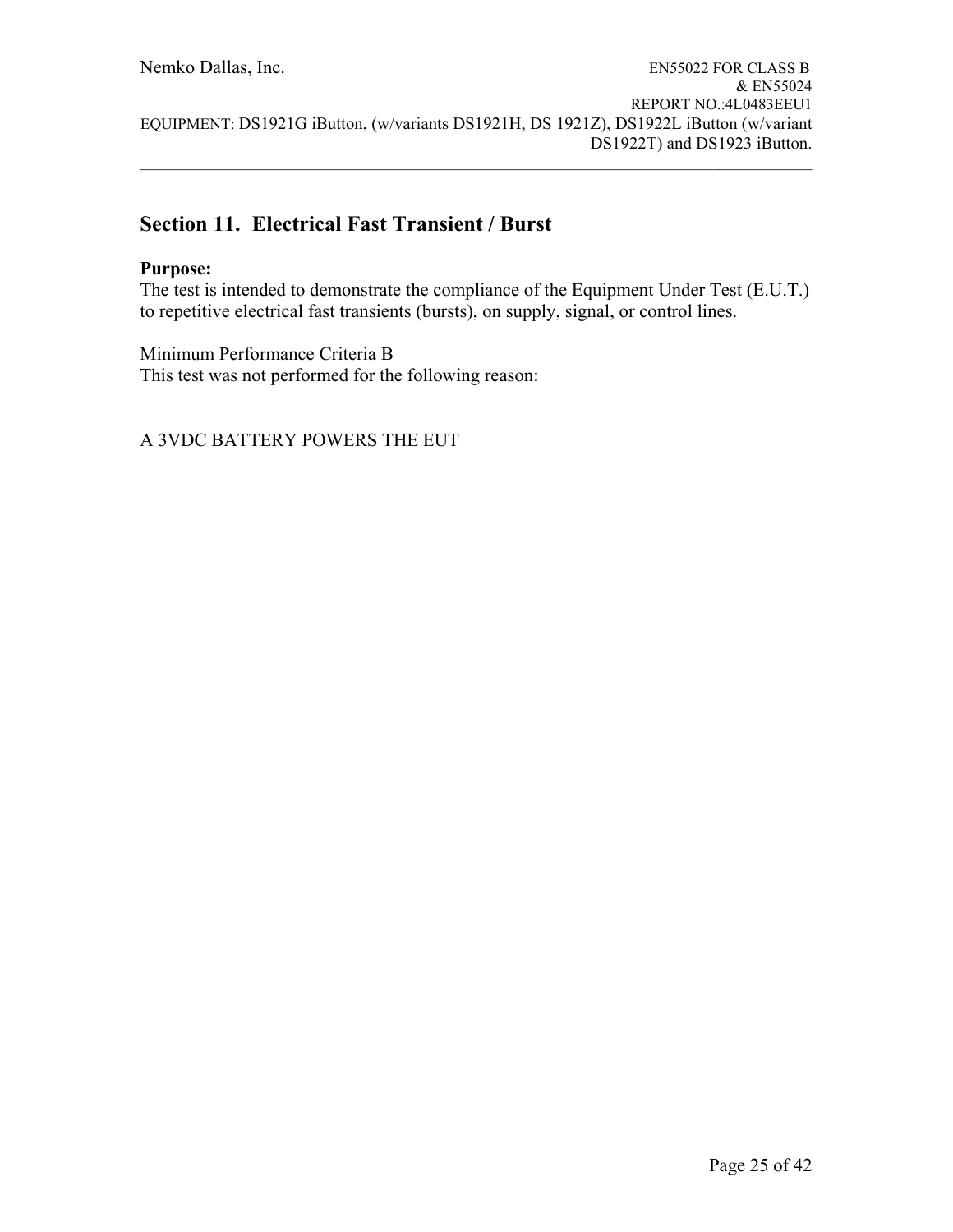$\mathcal{L}_\mathcal{L} = \{ \mathcal{L}_\mathcal{L} = \{ \mathcal{L}_\mathcal{L} = \{ \mathcal{L}_\mathcal{L} = \{ \mathcal{L}_\mathcal{L} = \{ \mathcal{L}_\mathcal{L} = \{ \mathcal{L}_\mathcal{L} = \{ \mathcal{L}_\mathcal{L} = \{ \mathcal{L}_\mathcal{L} = \{ \mathcal{L}_\mathcal{L} = \{ \mathcal{L}_\mathcal{L} = \{ \mathcal{L}_\mathcal{L} = \{ \mathcal{L}_\mathcal{L} = \{ \mathcal{L}_\mathcal{L} = \{ \mathcal{L}_\mathcal{$ 

# **Section 12. Surge Immunity**

#### **Purpose:**

The test is intended to demonstrate the compliance of the Equipment Under Test (E.U.T.) to electrical surge on supply lines and I/O lines.

Minimum Performance Criteria B This test was not performed for the following reason: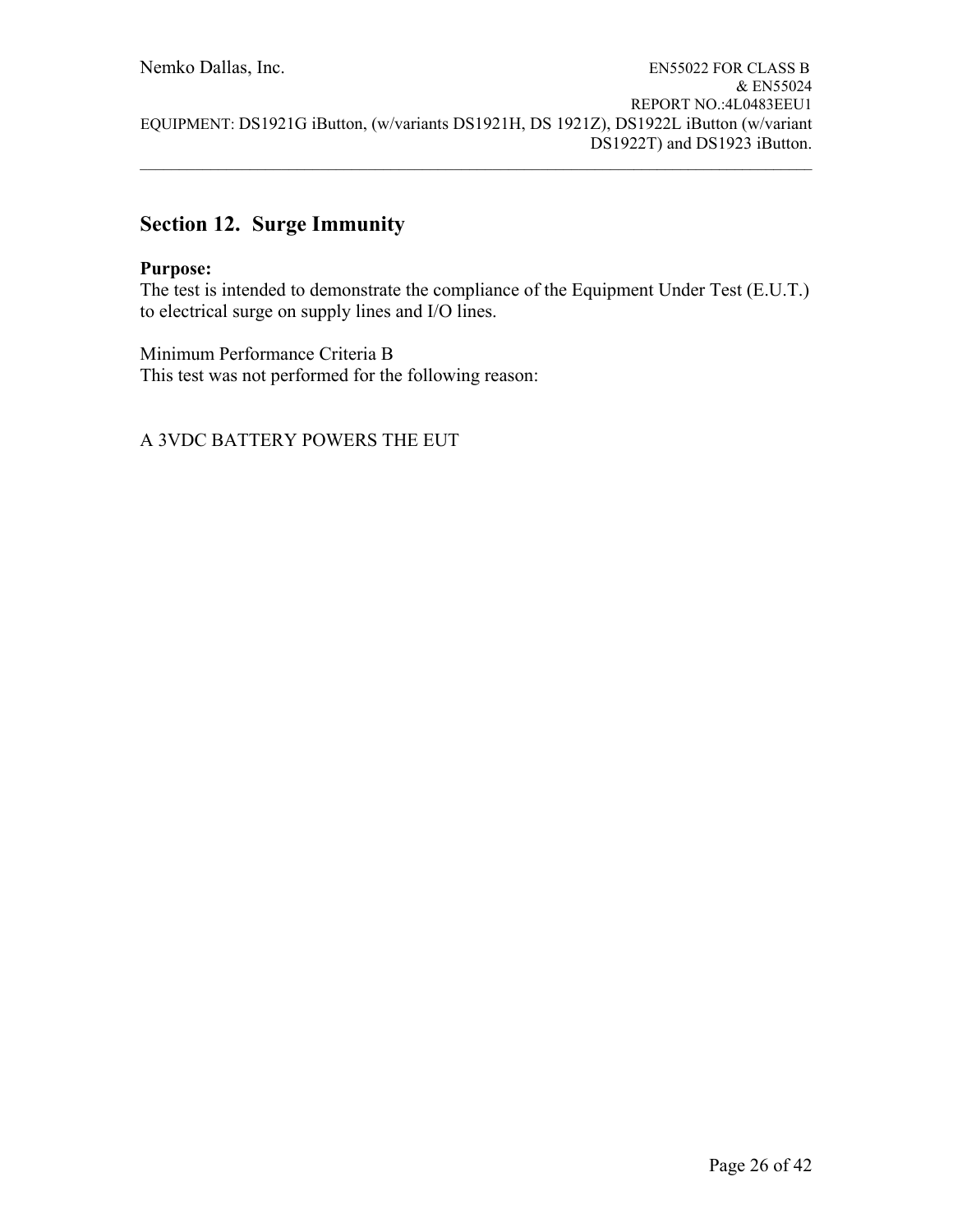$\mathcal{L}_\mathcal{L} = \{ \mathcal{L}_\mathcal{L} = \{ \mathcal{L}_\mathcal{L} = \{ \mathcal{L}_\mathcal{L} = \{ \mathcal{L}_\mathcal{L} = \{ \mathcal{L}_\mathcal{L} = \{ \mathcal{L}_\mathcal{L} = \{ \mathcal{L}_\mathcal{L} = \{ \mathcal{L}_\mathcal{L} = \{ \mathcal{L}_\mathcal{L} = \{ \mathcal{L}_\mathcal{L} = \{ \mathcal{L}_\mathcal{L} = \{ \mathcal{L}_\mathcal{L} = \{ \mathcal{L}_\mathcal{L} = \{ \mathcal{L}_\mathcal{$ 

# **Section 13. RF Common Mode (A.M.)**

### **Purpose:**

The test is intended to demonstrate the compliance of the Equipment Under Test (E.U.T.) to the electromagnetic fields generated from intentional radiators.

Minimum Performance Criteria A This test was not performed for the following reason: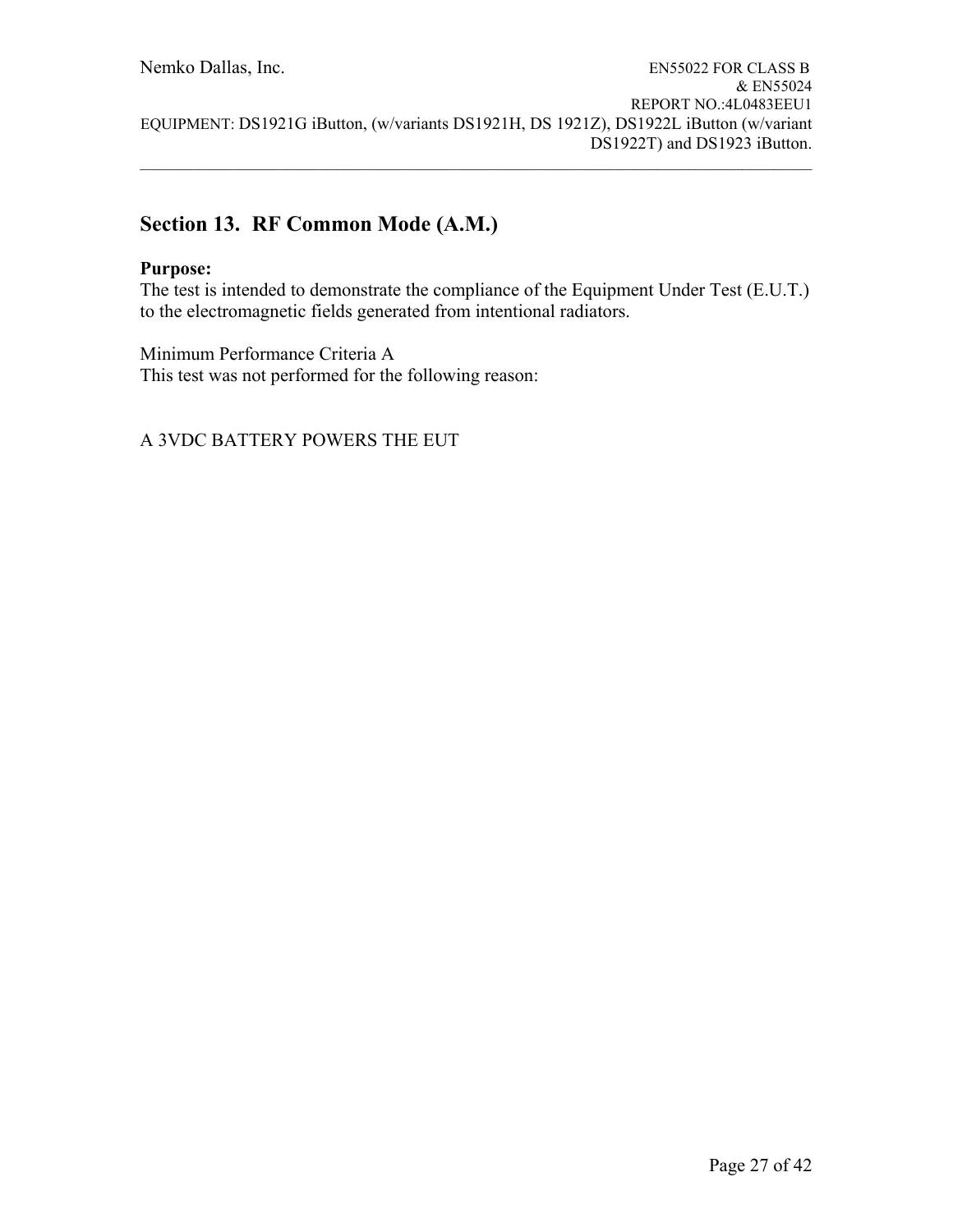$\mathcal{L}_\mathcal{L} = \{ \mathcal{L}_\mathcal{L} = \{ \mathcal{L}_\mathcal{L} = \{ \mathcal{L}_\mathcal{L} = \{ \mathcal{L}_\mathcal{L} = \{ \mathcal{L}_\mathcal{L} = \{ \mathcal{L}_\mathcal{L} = \{ \mathcal{L}_\mathcal{L} = \{ \mathcal{L}_\mathcal{L} = \{ \mathcal{L}_\mathcal{L} = \{ \mathcal{L}_\mathcal{L} = \{ \mathcal{L}_\mathcal{L} = \{ \mathcal{L}_\mathcal{L} = \{ \mathcal{L}_\mathcal{L} = \{ \mathcal{L}_\mathcal{$ 

# **Section 14. Magnetic Immunity**

#### **Purpose:**

The test is intended to demonstrate the compliance of the Equipment Under Test (E.U.T.) to magnetic disturbances at power frequency related to industrial installations and power plants.

Minimum Performance Criteria A

#### **Test Method:**

See Section 16.

| <b>Test Information:</b> |            | <b>Test Conditions:</b> |                |  |
|--------------------------|------------|-------------------------|----------------|--|
| Test $#$ :               | RILM-01    | Test Voltage:           | 3 VDC          |  |
| Tested By:               | Kevin Rose | Temperature:            | $21^{\circ}$ C |  |
| Date of Tests:           | 04/11/05   | Humidity:               | 42%            |  |

#### **Test Results:**

The E.U.T. complies. The E.U.T. meets Performance Criteria A.

#### **TEST EQUIPMENT**

| Asset  | Description       | Manufacturer | Model Number | Serial Number | Last Cal | Cal Due  |
|--------|-------------------|--------------|--------------|---------------|----------|----------|
| Number |                   |              |              |               |          |          |
| 696    | AC Power source   | Elgar        | 3001         | 305           | CBU      | N/A      |
| 1461   | Mag Loop          | KTL          | 90T10A       |               | 09/03/04 | 09/03/06 |
| 286    | Multimeter - True | <b>FLUKE</b> | 87           | 67310138      | 01/23/05 | 01/23/06 |
|        | RMS               |              |              |               |          |          |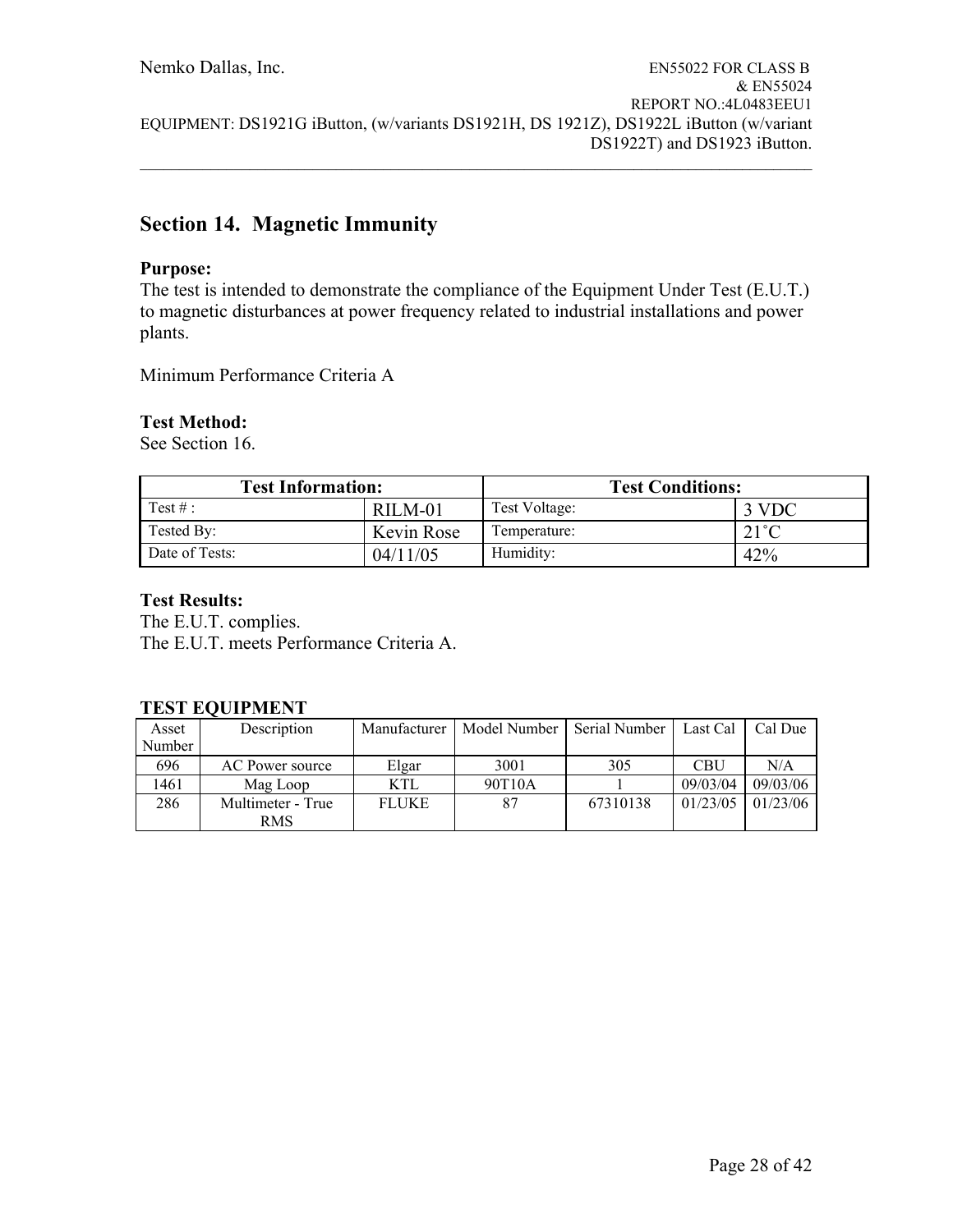| 1                                                                                                 |                                                 | <b>Magnetic Immunity Test</b>                                                                       |                                           |                                                                                                                                     |
|---------------------------------------------------------------------------------------------------|-------------------------------------------------|-----------------------------------------------------------------------------------------------------|-------------------------------------------|-------------------------------------------------------------------------------------------------------------------------------------|
| Complete<br>Preliminary                                                                           | $x_{\underline{\hspace{1cm}}\phantom{1}}$       |                                                                                                     |                                           | Job #:4L0483E<br>Test #: RILM-01<br>of<br>$\overline{Page}$ 1<br>1                                                                  |
| Client Name:<br>EUT Name:<br>EUT Model #:<br>EUT Part $#$ :                                       | Dallas Semiconductor<br>DS1923-F5 DS1921G-F50   | THERMOCHRON/HYGROCHRO                                                                               |                                           | DS1921G iButton, (w/variants DS1921H, DS1921Z), DS1922L iButton (w/variant DS1922T) and DS1923                                      |
| EUT Serial #:<br>EUT Config.:                                                                     | None<br>Data Logging Mission                    |                                                                                                     |                                           |                                                                                                                                     |
| Specification:                                                                                    | EN 55024                                        |                                                                                                     |                                           | Reference: EN 61000-4-8                                                                                                             |
| Voltage Source#:<br>Surge Generator#:<br>Plugin#:<br>Loop Antenna#:<br>Voltmeter#:<br>Voltmeter#: | 696<br>1461<br>286                              | Temp. $(\text{deg. C}):$<br>Humidity (%):<br>EUT Voltage :<br>EUT Frequency:<br>Phase:<br>Location: | 21<br>42<br>3 VDC<br>LAB <sub>3</sub>     | Date: 04/11/05<br>Time: 13:00<br>Staff: Kevin Rose<br>Photo ID: RILM-01<br>Performance Criteria: A<br>Table Top or Floor: Table Top |
| Field<br>Freq.<br>Strength<br>or<br>(A/m)<br>Surge                                                | Time<br>Effects<br>Duration<br>Number<br>(mins) | Effects<br>Pol.<br>Type<br>(X, Y, or Z)                                                             | Pass<br>or<br>Fail                        | Comment                                                                                                                             |
| 50<br>3<br>3<br>50<br>3<br>50                                                                     | 0<br>1<br>1<br>0<br>1<br>0                      | 0<br>х<br>0<br>Y<br>0<br>Z                                                                          | <b>PASS</b><br><b>PASS</b><br><b>PASS</b> |                                                                                                                                     |
| 3<br>60                                                                                           | 1<br>0                                          | 0<br>х                                                                                              | <b>PASS</b>                               |                                                                                                                                     |
| 3<br>60<br>3<br>60                                                                                | 0<br>1<br>1<br>$\Omega$                         | Ÿ<br>0<br>$\Omega$<br>Z                                                                             | <b>PASS</b><br><b>PASS</b>                |                                                                                                                                     |
|                                                                                                   |                                                 |                                                                                                     |                                           |                                                                                                                                     |
|                                                                                                   |                                                 |                                                                                                     |                                           |                                                                                                                                     |
|                                                                                                   |                                                 |                                                                                                     |                                           |                                                                                                                                     |
|                                                                                                   |                                                 |                                                                                                     |                                           |                                                                                                                                     |
|                                                                                                   |                                                 |                                                                                                     |                                           |                                                                                                                                     |
|                                                                                                   |                                                 |                                                                                                     |                                           |                                                                                                                                     |
|                                                                                                   |                                                 |                                                                                                     |                                           |                                                                                                                                     |
|                                                                                                   |                                                 |                                                                                                     |                                           |                                                                                                                                     |
|                                                                                                   |                                                 | \EMCShare\AUTOMATE\DATASHTS\Radiated Immunity Magnetic                                              |                                           | Document Control #EMC DS IM RAD MAG                                                                                                 |

## **Test Data –Magnetic Immunity Test# RILM-01**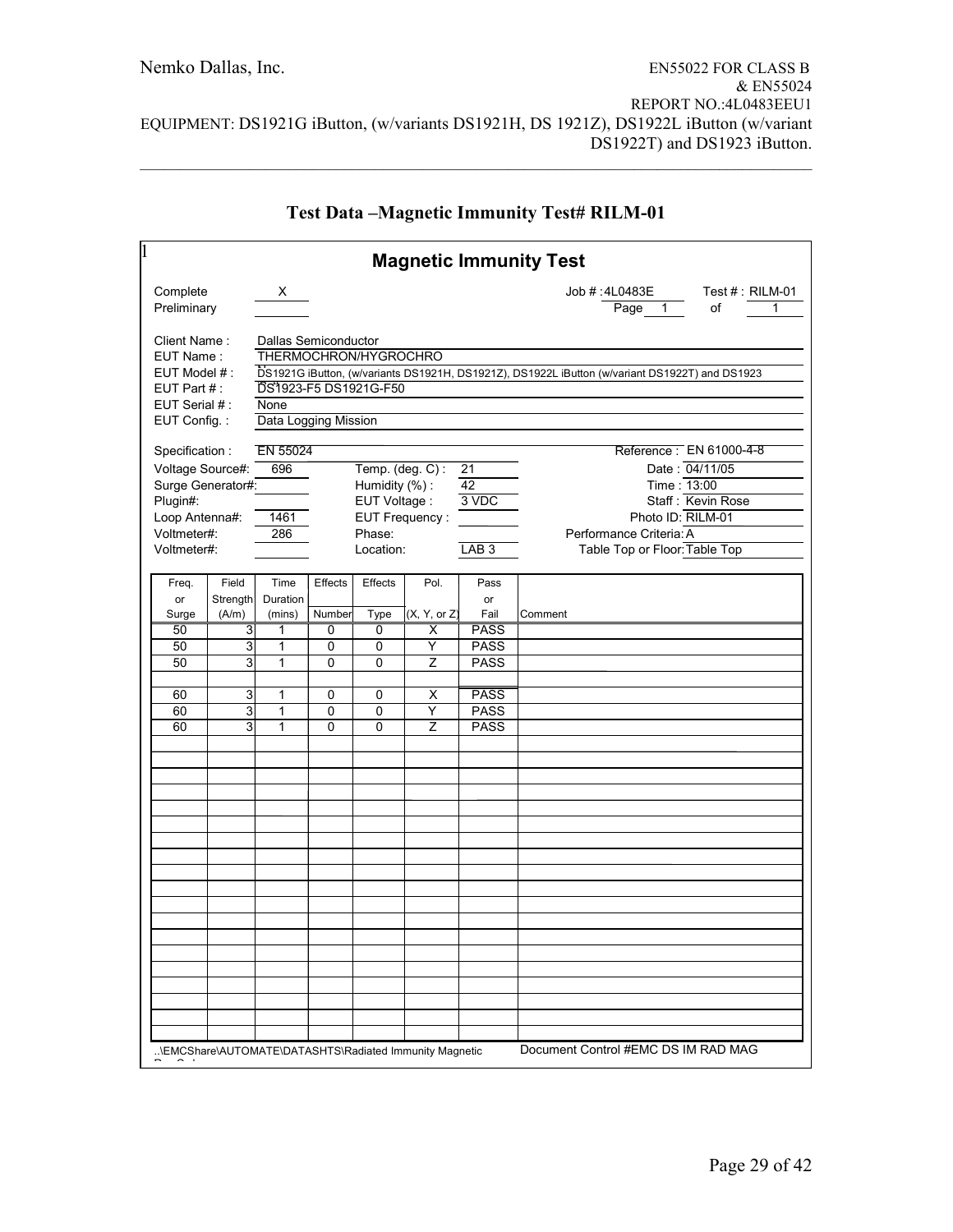

**Test Photographs - Test # RILM-01** 

 $\mathcal{L}_\mathcal{L} = \{ \mathcal{L}_\mathcal{L} = \{ \mathcal{L}_\mathcal{L} = \{ \mathcal{L}_\mathcal{L} = \{ \mathcal{L}_\mathcal{L} = \{ \mathcal{L}_\mathcal{L} = \{ \mathcal{L}_\mathcal{L} = \{ \mathcal{L}_\mathcal{L} = \{ \mathcal{L}_\mathcal{L} = \{ \mathcal{L}_\mathcal{L} = \{ \mathcal{L}_\mathcal{L} = \{ \mathcal{L}_\mathcal{L} = \{ \mathcal{L}_\mathcal{L} = \{ \mathcal{L}_\mathcal{L} = \{ \mathcal{L}_\mathcal{$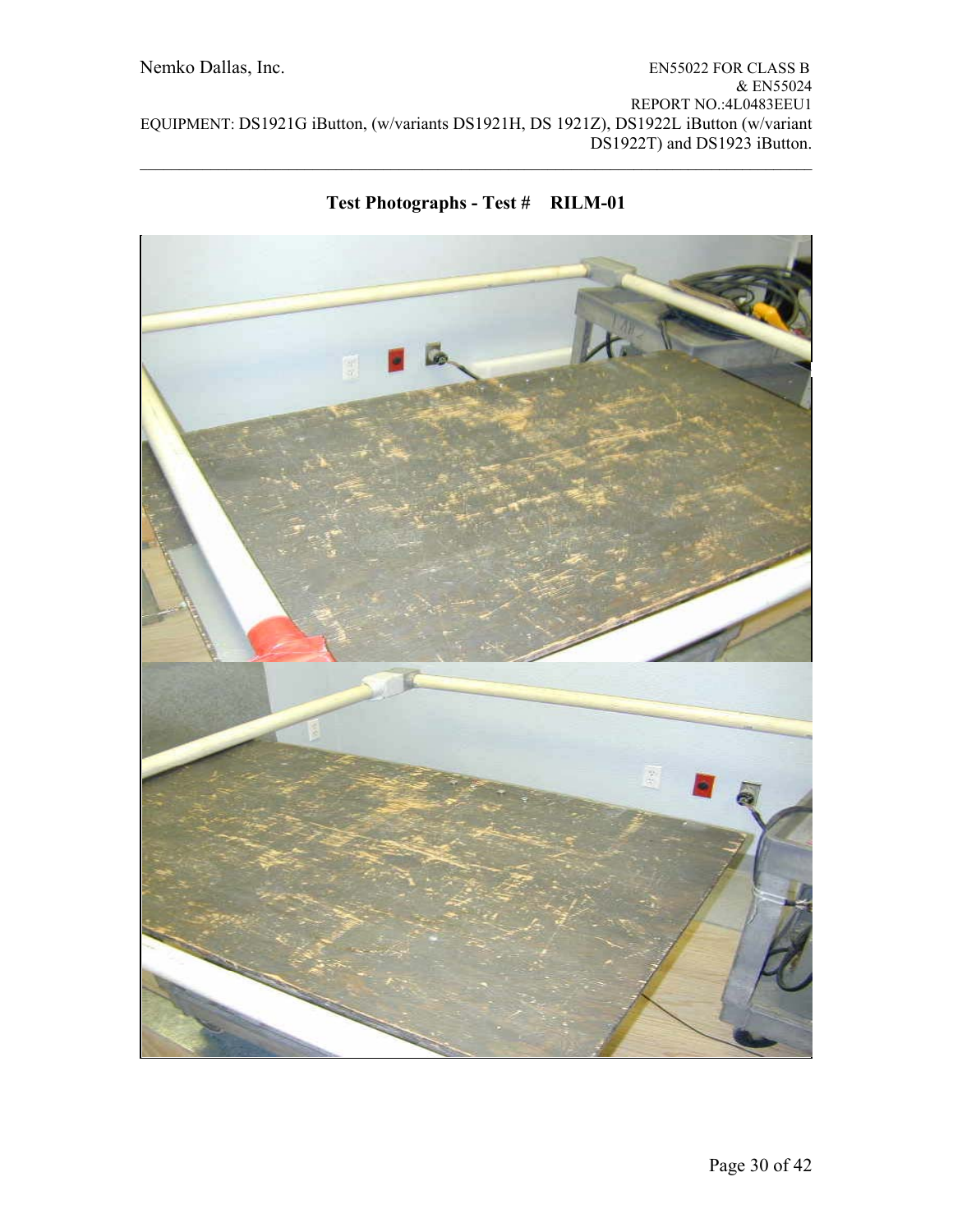$\mathcal{L}_\mathcal{L} = \{ \mathcal{L}_\mathcal{L} = \{ \mathcal{L}_\mathcal{L} = \{ \mathcal{L}_\mathcal{L} = \{ \mathcal{L}_\mathcal{L} = \{ \mathcal{L}_\mathcal{L} = \{ \mathcal{L}_\mathcal{L} = \{ \mathcal{L}_\mathcal{L} = \{ \mathcal{L}_\mathcal{L} = \{ \mathcal{L}_\mathcal{L} = \{ \mathcal{L}_\mathcal{L} = \{ \mathcal{L}_\mathcal{L} = \{ \mathcal{L}_\mathcal{L} = \{ \mathcal{L}_\mathcal{L} = \{ \mathcal{L}_\mathcal{$ 

# **Section 15. Voltage Dips and Interruptions**

### **Purpose:**

The test is intended to demonstrate the compliance of the Equipment Under Test (E.U.T.) when subjected to voltage dips, short interruptions, and voltage variations.

Minimum Performance Criteria B (10ms) and Criteria B (100ms) for voltage dips and Criteria C (5000ms) for voltage interruptions. This test was not performed for the following reason: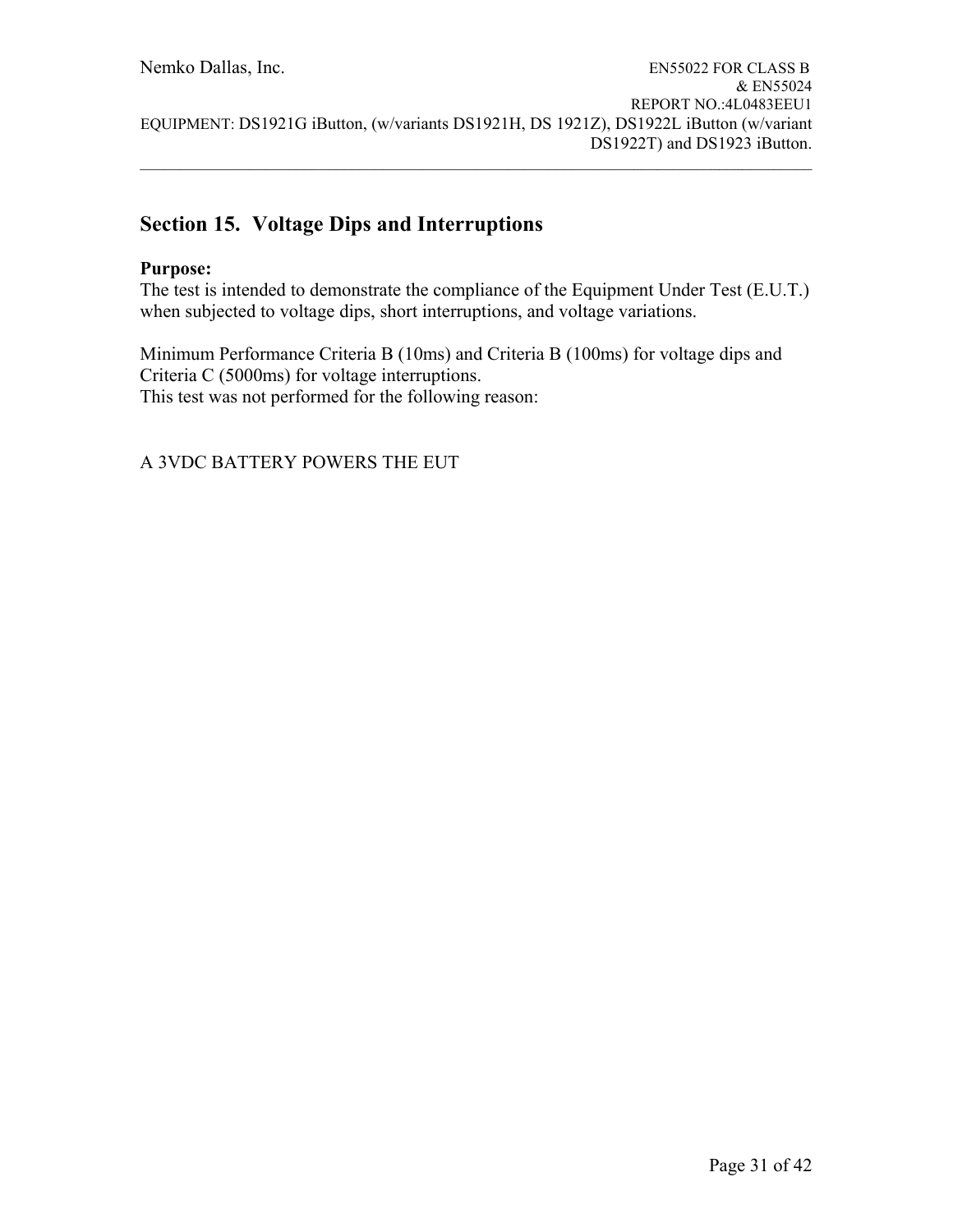# **Section 16. Test Methods and Block Diagrams.**

### **Conducted Emissions (Mains Ports)**

- Applicable Test Standard: EN55022: 1998 Information Technology Equipment.
- The test set-up is as per the test configuration diagram.
- The E.U.T. is configured as typically used.
- The E.U.T. and any accessories are operated with typical load conditions.
- Conducted powerline measurements are made from 150 kHz to 30 MHz.
- For each current carrying conductor of each power cord associated with the E.U.T., the emission closest to the limit is recorded.
- Final measurements are made using a spectrum analyzer with 10 kHz RBW, peak detector.
- Any emissions that are close to the limit are measured using a test receiver with 10 kHz bandwidth, CISPR quasi-peak detector.
- Bandwidths used on the test receiver are those specified in EN55022.

# **Test Configuration - Powerline Conducted Emissions:**

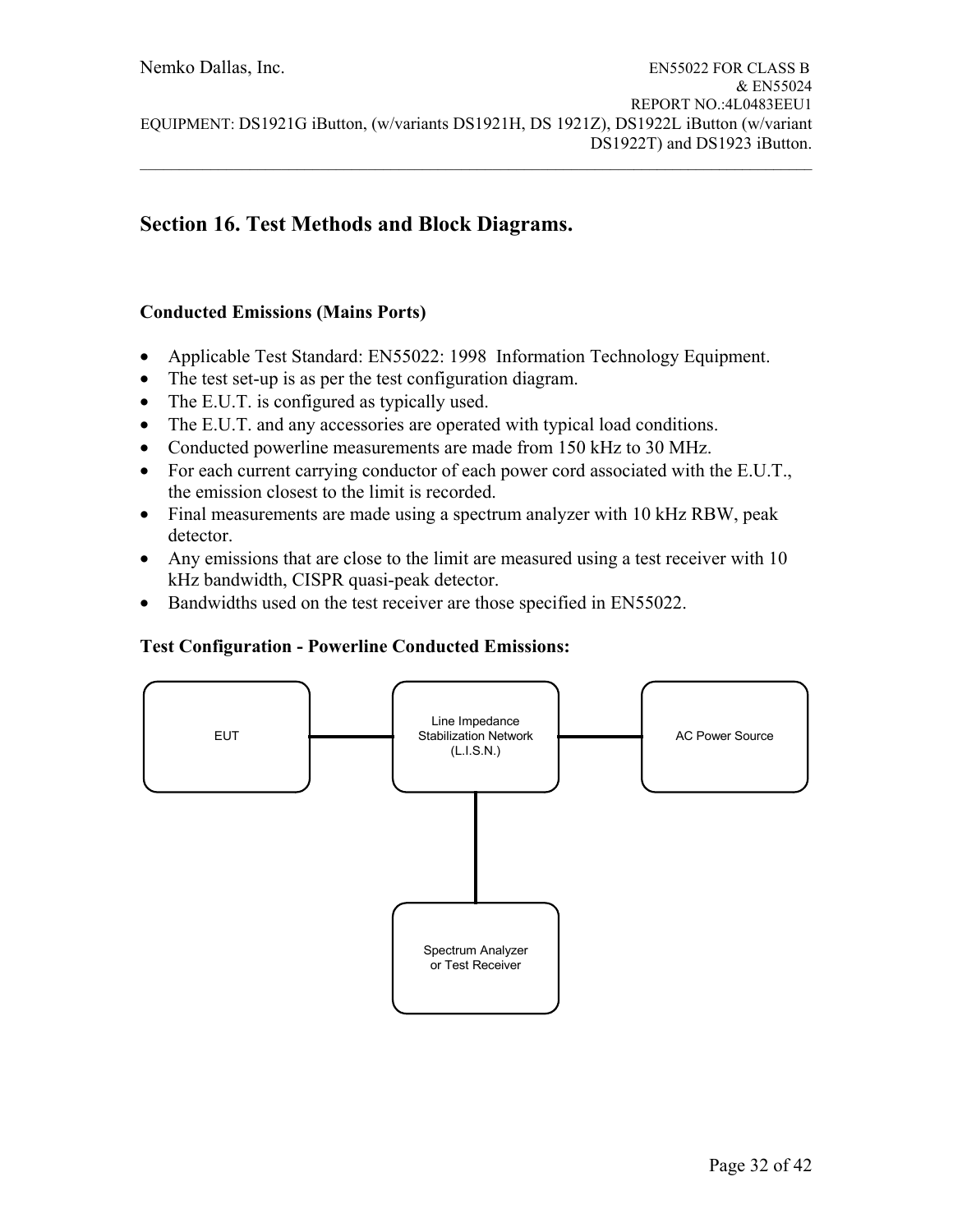### **Conducted Emissions (Telecommunication Ports)**

### **Test Method:**

- Applicable Test Standard: CISPR 22: 1997 Information Technology Equipment Radio Disturbance Characteristics – Limits and Methods of Measurement (EN 55022: 1998).
- The test set-up is as per the test configuration diagram and as further defined in CISPR 22: 1997 (EN 55022: 1998).
- The E.U.T. is configured as typically used.
- The E.U.T. and any accessories are operated with typical load conditions. LAN cable measurements may be taken with a LAN utilization in excess of 10%.
- For each telecommunication port, conducted current and/or voltage measurements are made from 150 kHz to 30 MHz.
- Measurements are taken with peak, quasi-peak, and/or average detectors. Quasi-peak and/or average detector measurements take precedence over peak detector measurements.
- Detector bandwidths are those specified in CISPR 22: 1997 (EN 55022: 1998).



#### **Test Configuration:**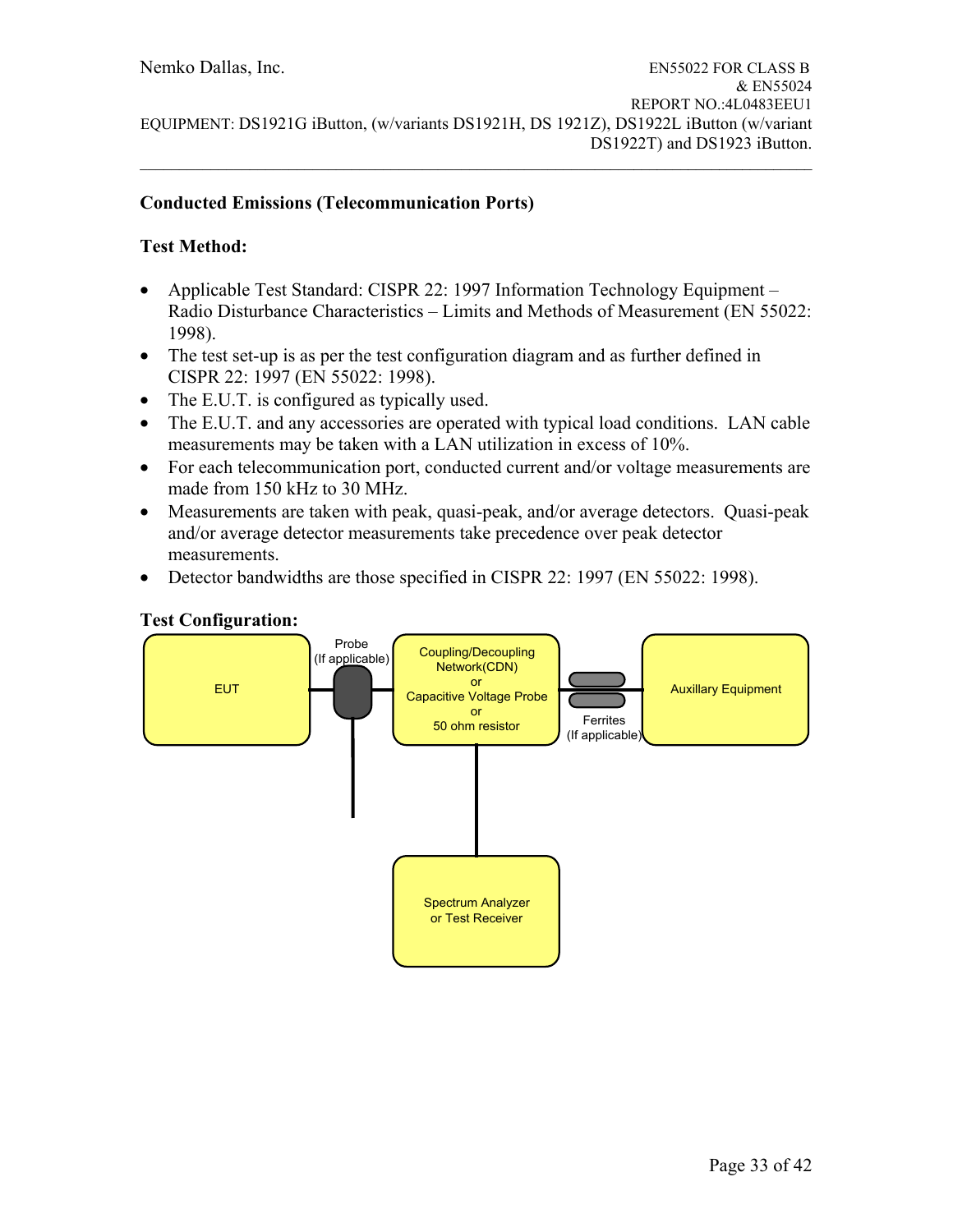#### **Radiated Emissions**

### **Test Method - Radiated Emissions:**

- Applicable Test Standard: EN55022: 1998 Information Technology Equipment.
- The test set-up in the shielded room is as per the test configuration diagram.
- The E.U.T. is configured as typically used.
- The E.U.T. and any accessories are operated with typical load conditions.
- Radiated emissions measurements are made from 30 MHz to 1000 MHz.
- The equipment was prescanned in the shielded room using a spectrum analyzer and broadband antenna to produce a list of frequencies to be investigated in the open area test site.
- The equipment is then set-up on an open area test site.
- Variations in antenna height, antenna polarization, and E.U.T. azimuth are explored to produce the emission that has the highest amplitude relative to the limit.
- The frequencies noted in the preliminary test are investigated on the open-air site where amplitude measurements are made.
- If ambient signal field strength is high at 10 meter, the measurements may be performed at 3 meter and extrapolated to the requisite distance.
- All emissions within  $\pm 5$  dB of the limit are re-measured using a dipole antenna.
- If less than six emissions are better than 20 dB below limit, the noise level of the measuring instrument at representative frequencies is also reported.
- Any emissions above 1 GHz are measured using a horn antenna and low noise preamplifier.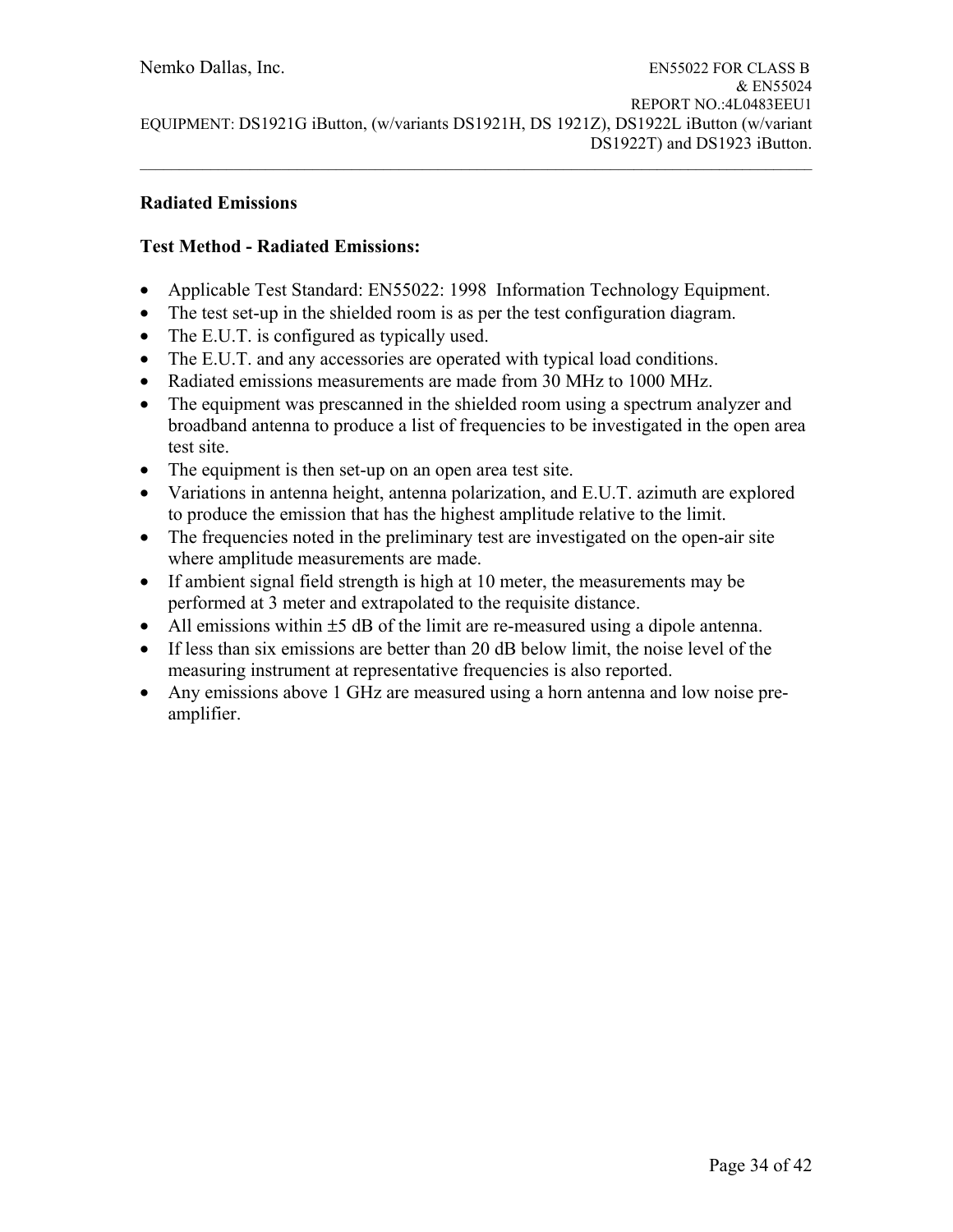$\mathcal{L}_\mathcal{L} = \{ \mathcal{L}_\mathcal{L} = \{ \mathcal{L}_\mathcal{L} = \{ \mathcal{L}_\mathcal{L} = \{ \mathcal{L}_\mathcal{L} = \{ \mathcal{L}_\mathcal{L} = \{ \mathcal{L}_\mathcal{L} = \{ \mathcal{L}_\mathcal{L} = \{ \mathcal{L}_\mathcal{L} = \{ \mathcal{L}_\mathcal{L} = \{ \mathcal{L}_\mathcal{L} = \{ \mathcal{L}_\mathcal{L} = \{ \mathcal{L}_\mathcal{L} = \{ \mathcal{L}_\mathcal{L} = \{ \mathcal{L}_\mathcal{$ 

### **Test Configuration - Radiated Emissions:**

#### **Radiated Pre-scan:**



## **Outdoor Test Site for Radiated Emissions:**

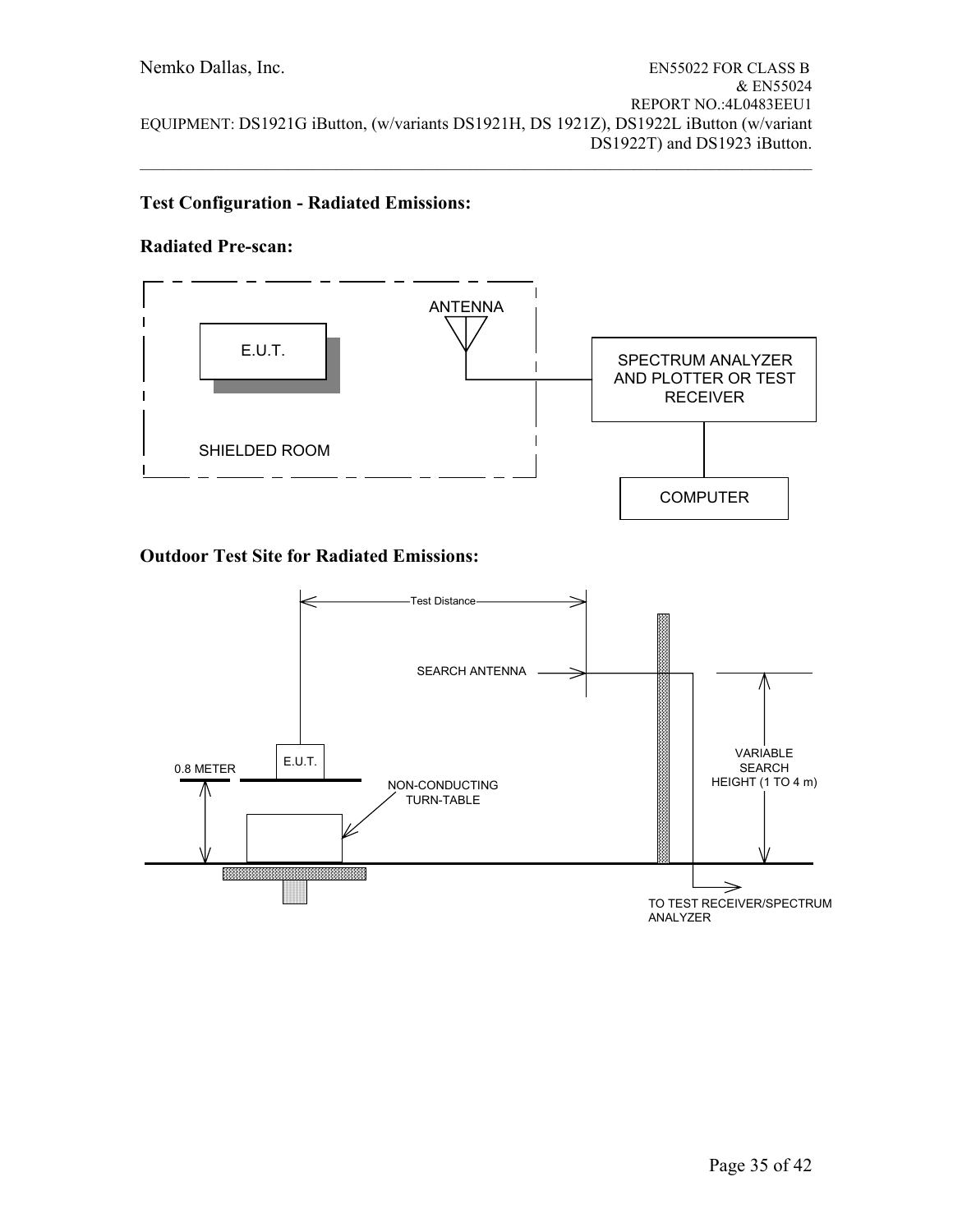### **Electrostatic Discharge**

### **Test Method - Electrostatic Discharge:**

- Applicable Test Method: EN61000-4-2: 1995.
- The test set-up is as per the test configuration diagram.
- The electrostatic discharge has been applied to all points and surfaces which are accessible to personnel during normal usage of the E.U.T. (refer to test data table for a listing).
- The generator is re-triggered for a new single discharge.
- This procedure is repeated ten times in each polarity for each point.
- The E.U.T. is exercised during testing.

### **Test Configuration - Electrostatic Discharge:**



The reference ground plane size projects beyond the horizontal coupling plane by at least 0.5 m on all sides.

HCP - Horizontal Coupling Plane VCP - Vertical Coupling Plane RGP - Reference Ground Plane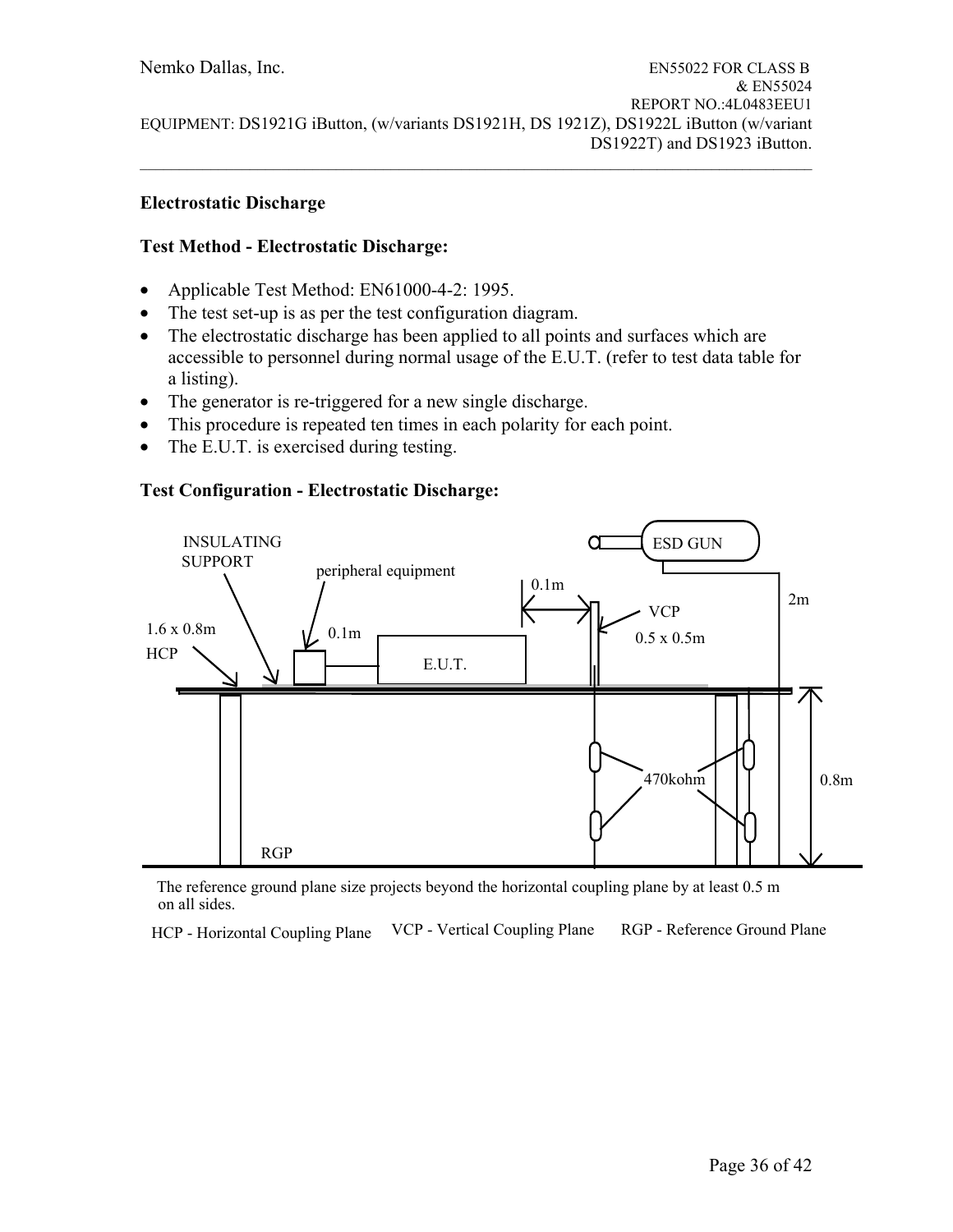### **Radiated Electromagnetic Field (Shielded Room)**

### **Test Method - Radiated Electromagnetic Field (Shielded Room):**

- Applicable Test Method: EN61000-4-3: 1997.
- The E.U.T. is placed in the center of the Shielded Room and connected to power and signal leads.
- The test set-up is as per the test configuration diagram.
- The frequency range is swept from 80 to 1000 MHz.
- The modulation is 80% AM with a 1 kHz sinewave.
- The sweep rate is  $1.5 \times 10^{-3}$  decades second or slower.
- The step size is 1% of previous frequency (i.e. previous frequency  $*$  1.01).
- The antenna is rotated in order to test both horizontal and vertical polarization.
- The E.U.T is exercised during testing.

### **Test Configuration - Radiated Electromagnetic Immunity (Shielded Room)**

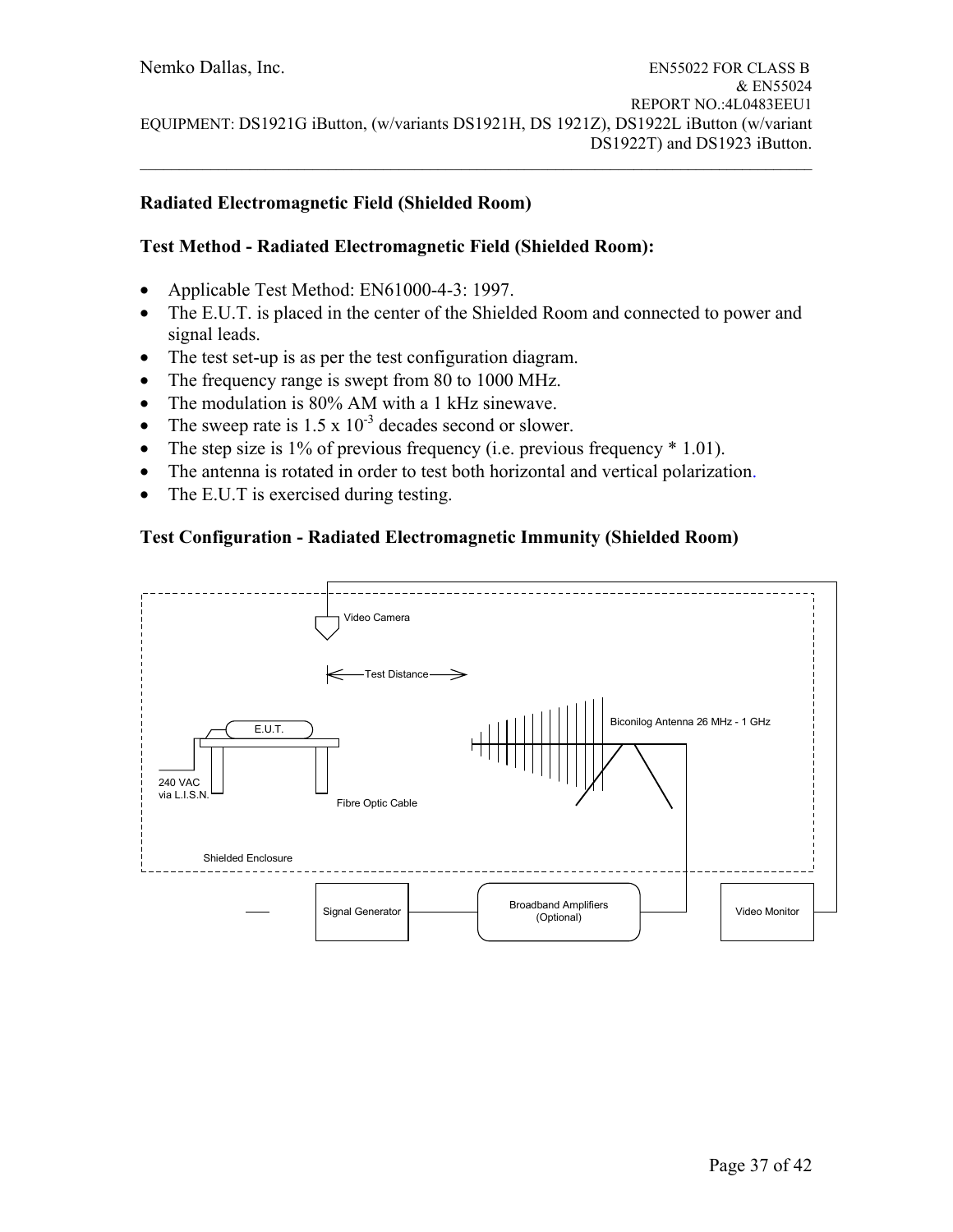### **Electrical Fast Transient/Burst/Surge**

### **Test Method - Electrical Fast Transient/Burst/Surge:**

- Applicable Test Method: EN61000-4-4: 1995 and EN61000-4-5: 1995.
- The E.U.T. is configured as shown in the test configuration diagram.
- The waveform is verified before testing commenced.

### **Test Configuration – Electrical Fast Transient/Burst/Surge:**



The EFT/Burst/Surge waveform is directly coupled to the AC mains cable of the E.U.T. via Mains Coupler E4551. EFT/Burst only are indirectly coupled to the data I/O cables via the CCL-4/S Capacitive Clamp.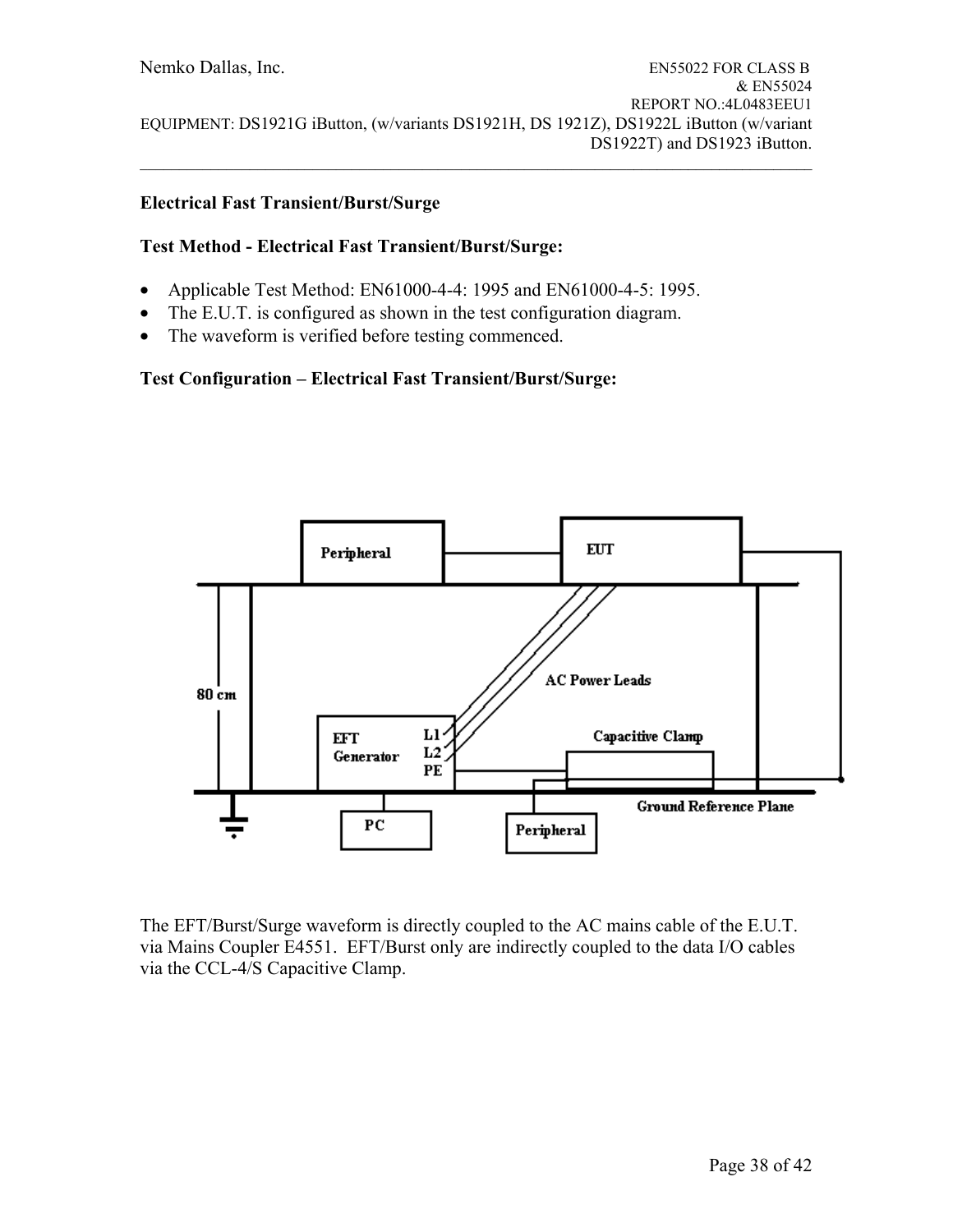### **R.F. Common Mode (A.M)**

# **Test Method - R.F. Common Mode (A.M.):**

- Applicable Test Method: EN61000-4-6: 1996.
- The E.U.T. is configured as shown in the test configuration diagram.
- The frequency range is swept from 150 kHz to 80 MHz.
- The disturbance signal is 80% amplitude modulated with a 1 kHz sinewave.
- The rate of sweep is  $1.5 \times 10^{-3}$  decades per second or slower.
- The frequency is incremented at 1% of the start and thereafter 1 % of the preceding frequency value.

### **Test Configuration - R.F. Common Mode (A.M.):**

### **Setting Immunity Levels:**

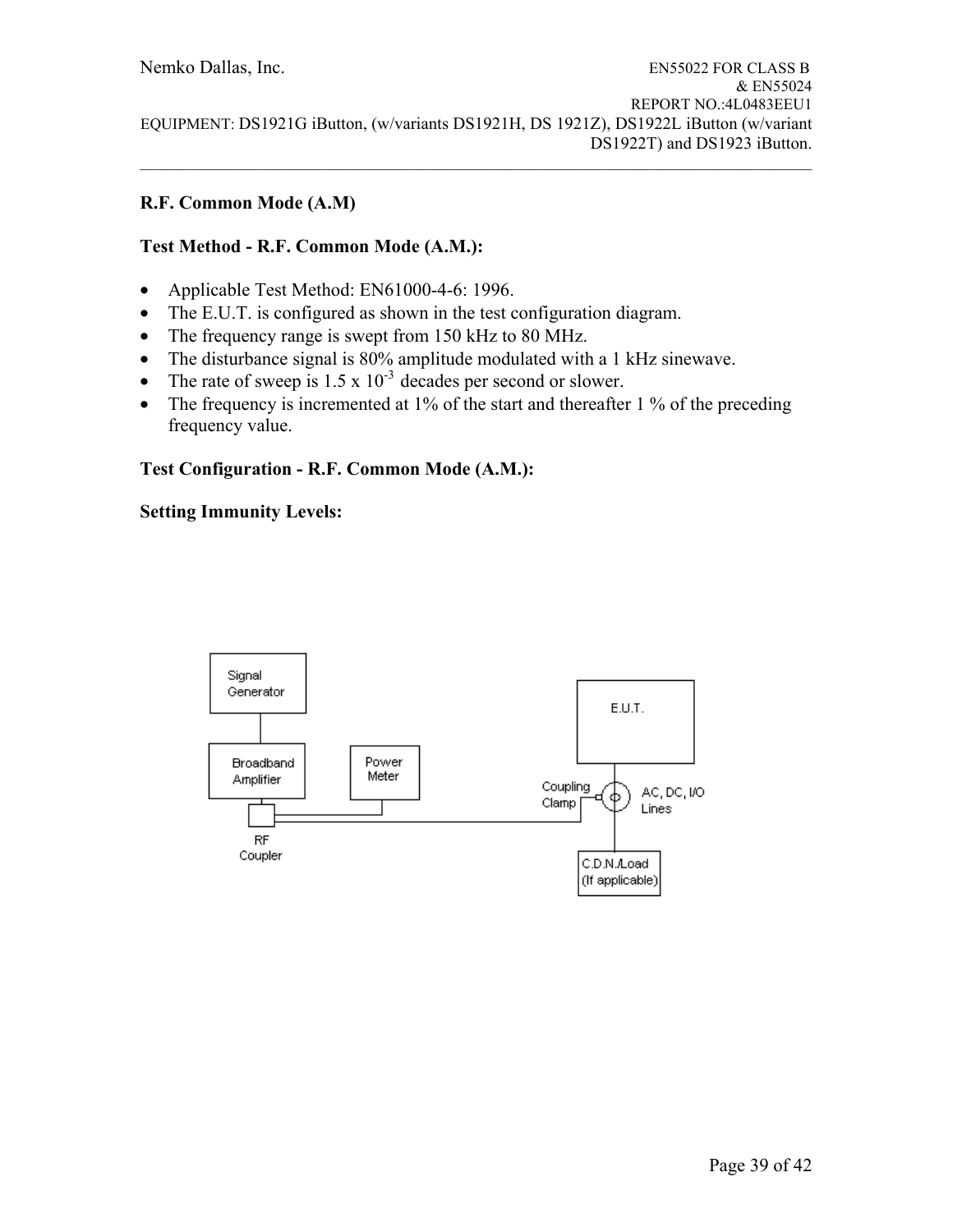### **Magnetic Immunity**

### **Test Method - Magnetic Immunity:**

- Applicable Test Method: EN 55024-1: 1998 (EN 61000-4-8: 1993).
- The test set-up is as per the test configuration diagram.
- Power and other functional electrical quantities are applied to the E.U.T.
- Preliminary verification of equipment performance is carried out.
- The continuous magnetic field is applied at 50 Hz.

### **Test Configuration - Magnetic Immunity:**

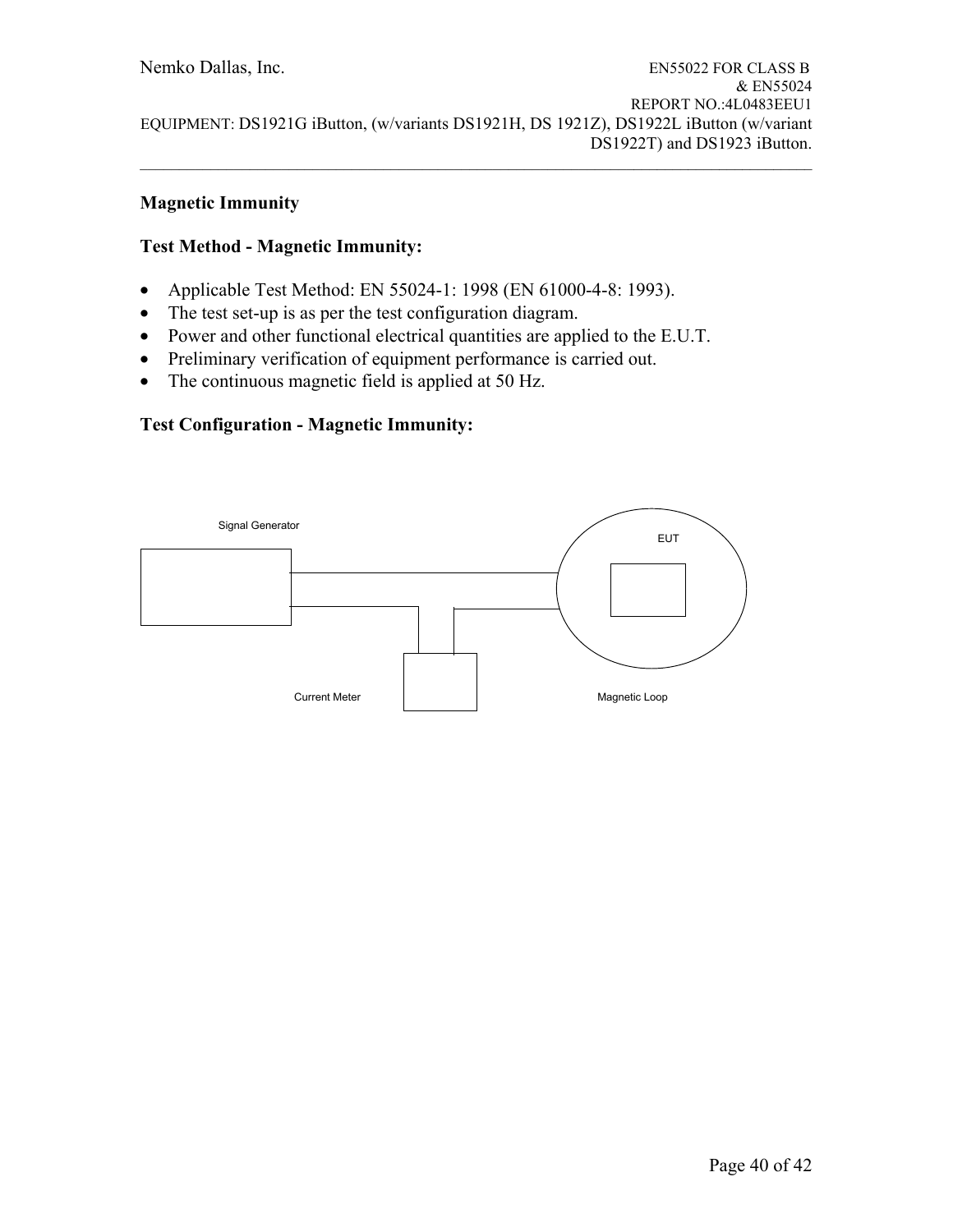### **Voltage Dips and Interruptions**

## **Test Method - Voltage Dips and Interruptions:**

- Power to the E.U.T. is varied per the requirements specified in EN61000-4-11.
- The E.U.T. is monitored for normal operation.

# **Test Configuration – Voltage Dips and Interruptions Tests:**